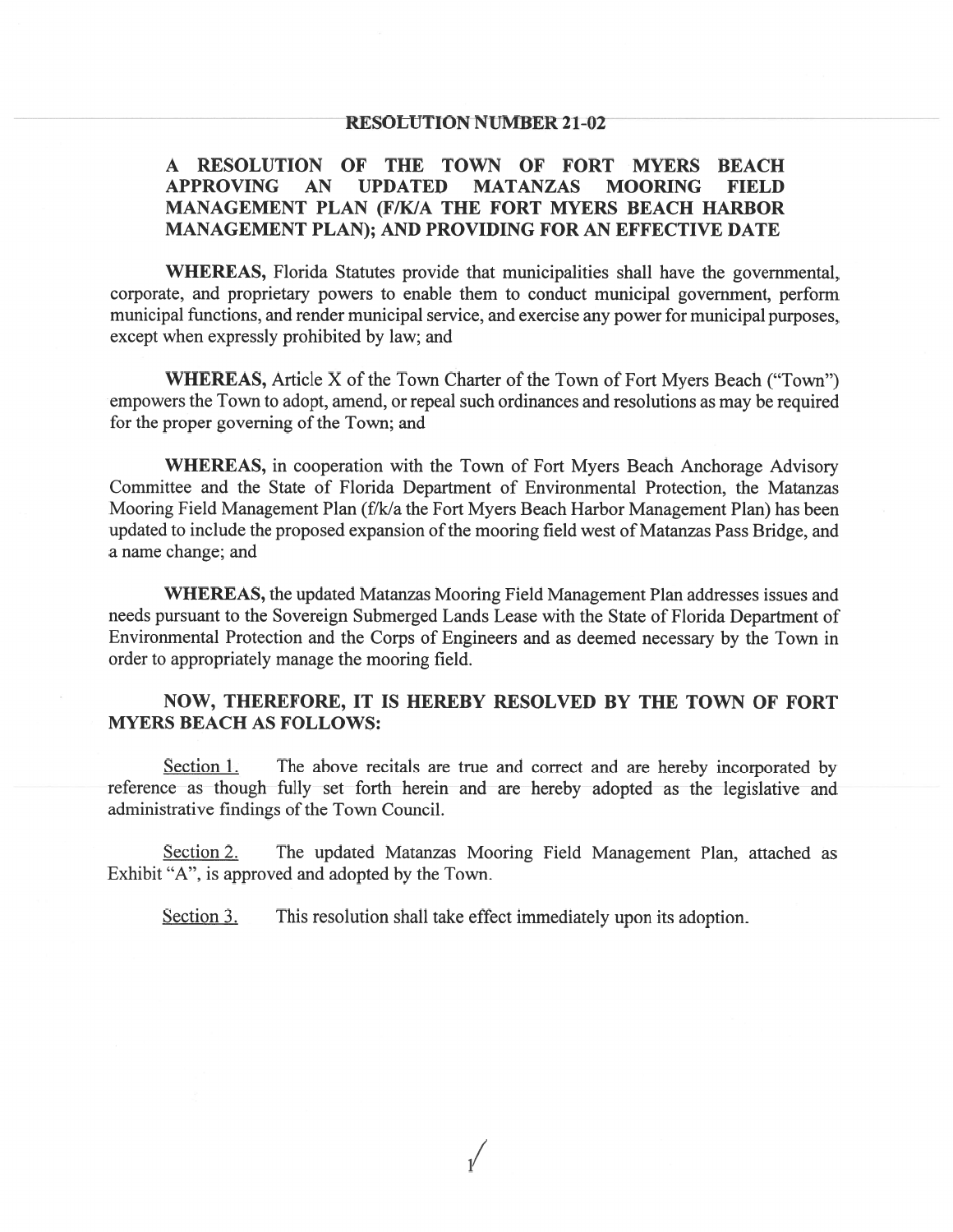The foregoing Resolution was adopted by the Town Council upon a motion by Vice Mayor Hosafros and seconded by Council Member Allers, and upon being put to a vote, the result was as follows:

| Raymond P. Murphy, Mayor          | Aye |
|-----------------------------------|-----|
| Rexann Hosafros, Vice Mayor       | Aye |
| Dan Allers, Council Member        | Aye |
| <b>Bill Veach, Council Member</b> | Aye |
| Jim Atterholt, Council Member     | Aye |

ADOPTED this 1<sup>st</sup> day of February, 2021 by the Town Council of the Town of Fort Myers Beach, Florida.

TOWN OF FORT MYERS BEACH

Raymond P. Murphy, Mayor

ATTEST: W Baker, Town Clerk

APPROVED AS TO FORM AND LEGAL SUFFICIENCY FOR THE USE AND RELIANCE OF THE TOWN OF FORT MYERS BEACH ONLY:

John R. Herin, Jr., Town Attorney

This Resolution was filed in the Office of the Town Clerk on this 9 day of Albumale 621.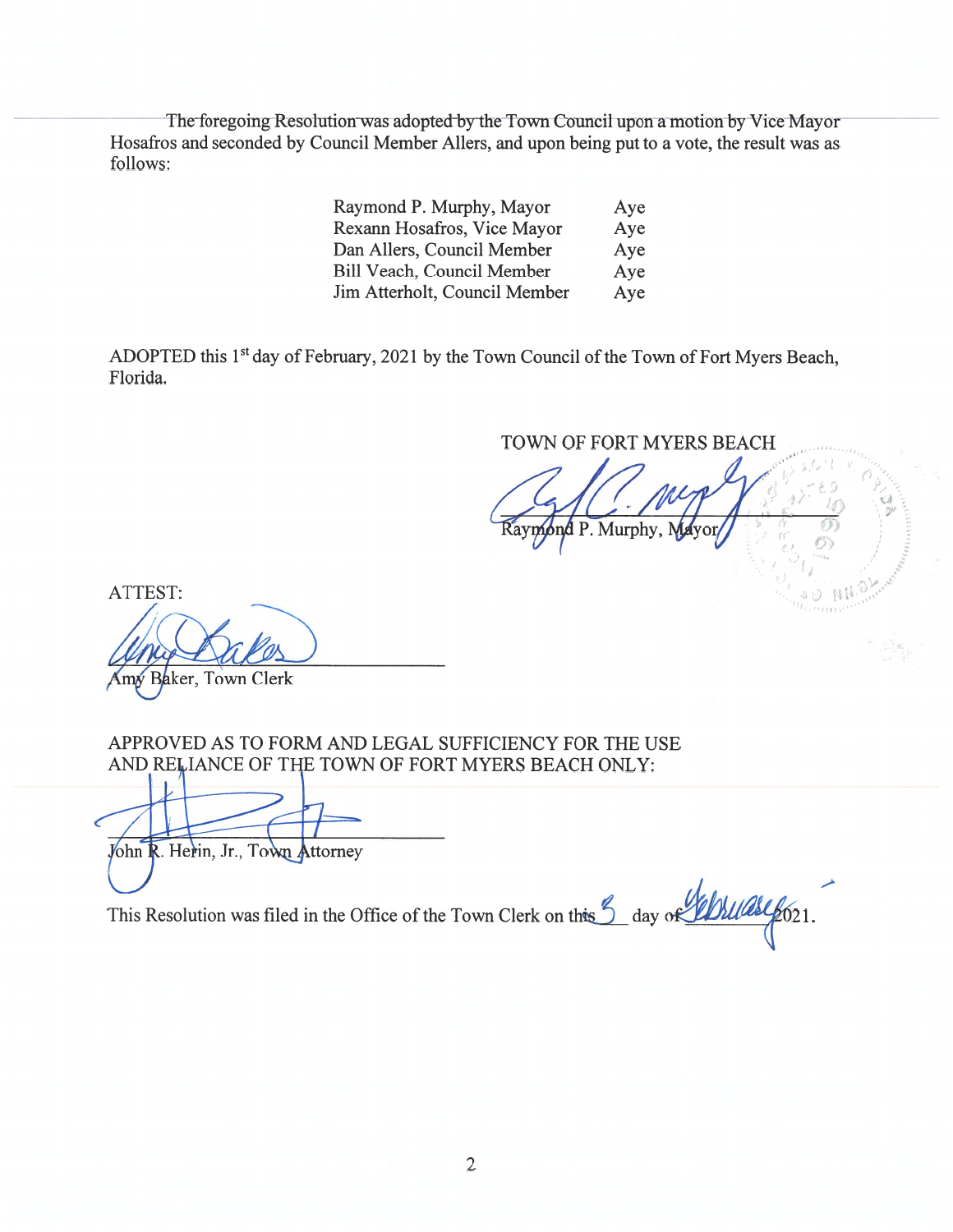#### TOWN OF FORT MYERS BEACH MATANZAS MOORING FIELD MANAGEMENT PLAN

Adopted

February 2018

Amended

February 2021

Prepared for

TOWN OF FORT MYERS BEACH TOWN COUNCIL 2525 ESTERO BLVD. FORT MYERS BEACH, FLORIDA 33931

Prepared by

TOWN OF FORT MYERS BEACH ANCHORAGE ADVISORY COMMITTEE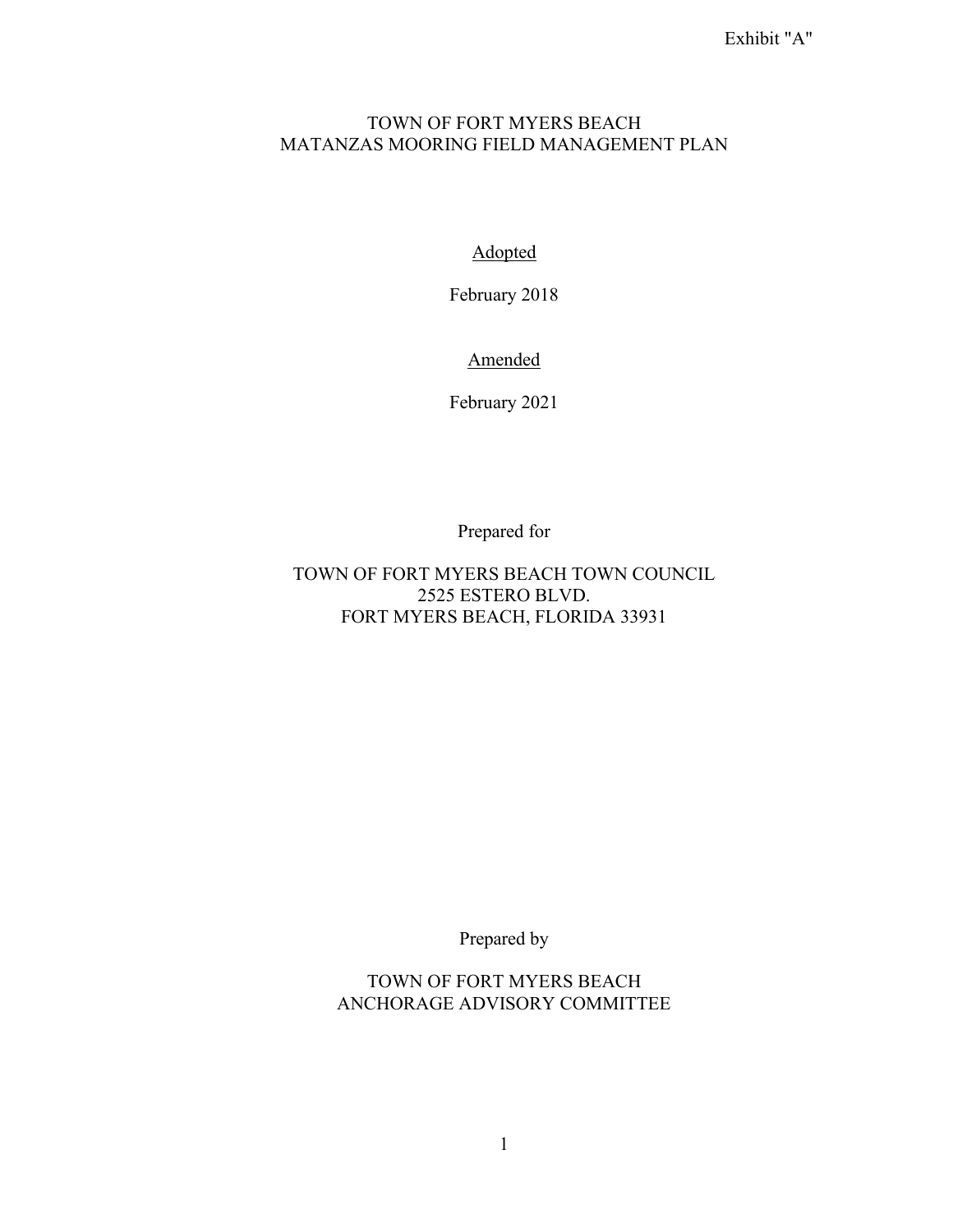# TABLE OF CONTENTS

| I.           | <b>INTRODUCTION</b>                                                                                                                                                                                                         | $\overline{4}$                   |  |
|--------------|-----------------------------------------------------------------------------------------------------------------------------------------------------------------------------------------------------------------------------|----------------------------------|--|
| $\mathbf{I}$ | RULES AND REGULATION FOR THE USE AND OPERATION<br>OF THE TOWN OF FORT MYERS BEACH MATANZAS MOORING FIELD                                                                                                                    |                                  |  |
|              | The Harbormaster<br>A.<br><b>B.</b><br>The Service Provider<br>C.<br><b>Vessel Registration</b>                                                                                                                             | 4<br>5<br>5                      |  |
|              | D.<br>Mooring Rental Agreement<br>E.<br>Rules and Regulations Governing the Mooring Rental Agreement<br>Rules and Regulations Governing Mooring and Other Activities<br>F.                                                  | 6<br>6                           |  |
|              | in the Mooring Field<br>G.<br><b>Enforcement of Rules and Regulations</b>                                                                                                                                                   | 9<br>10                          |  |
| III          | FINANCIAL CONSIDERATIONS                                                                                                                                                                                                    | 11                               |  |
| IV           | <b>MOORING ALLOCATIONS</b>                                                                                                                                                                                                  | 11                               |  |
| V            | AREAS OTHER THAN THE MOORING FIELD                                                                                                                                                                                          | 11                               |  |
| VI           | <b>COMMUNICATIONS</b>                                                                                                                                                                                                       | 11                               |  |
|              | <b>Communication Procedures with Renters</b><br>A.<br><b>B.</b><br>Communication with Other Jurisdictional Authorities<br>$C_{\cdot}$<br><b>VHF Radio Procedures</b><br>D.<br>Calls to the Town                             | 11<br>12<br>12<br>13             |  |
| <b>VII</b>   | ENVIRONMENTAL CONSIDERATIONS                                                                                                                                                                                                |                                  |  |
|              | A.<br><b>Environmental Warning</b><br><b>B.</b><br>Marine Sanitation<br>$C_{\cdot}$<br>Marine Pollution<br>D.<br>Fuel and Oil Spills<br>Ε.<br>Manatees and Other Protected Species<br>F.<br><b>Seagrass Protection Area</b> | 13<br>13<br>13<br>14<br>14<br>15 |  |
| <b>VIII</b>  | <b>APPENDICES</b>                                                                                                                                                                                                           | 17                               |  |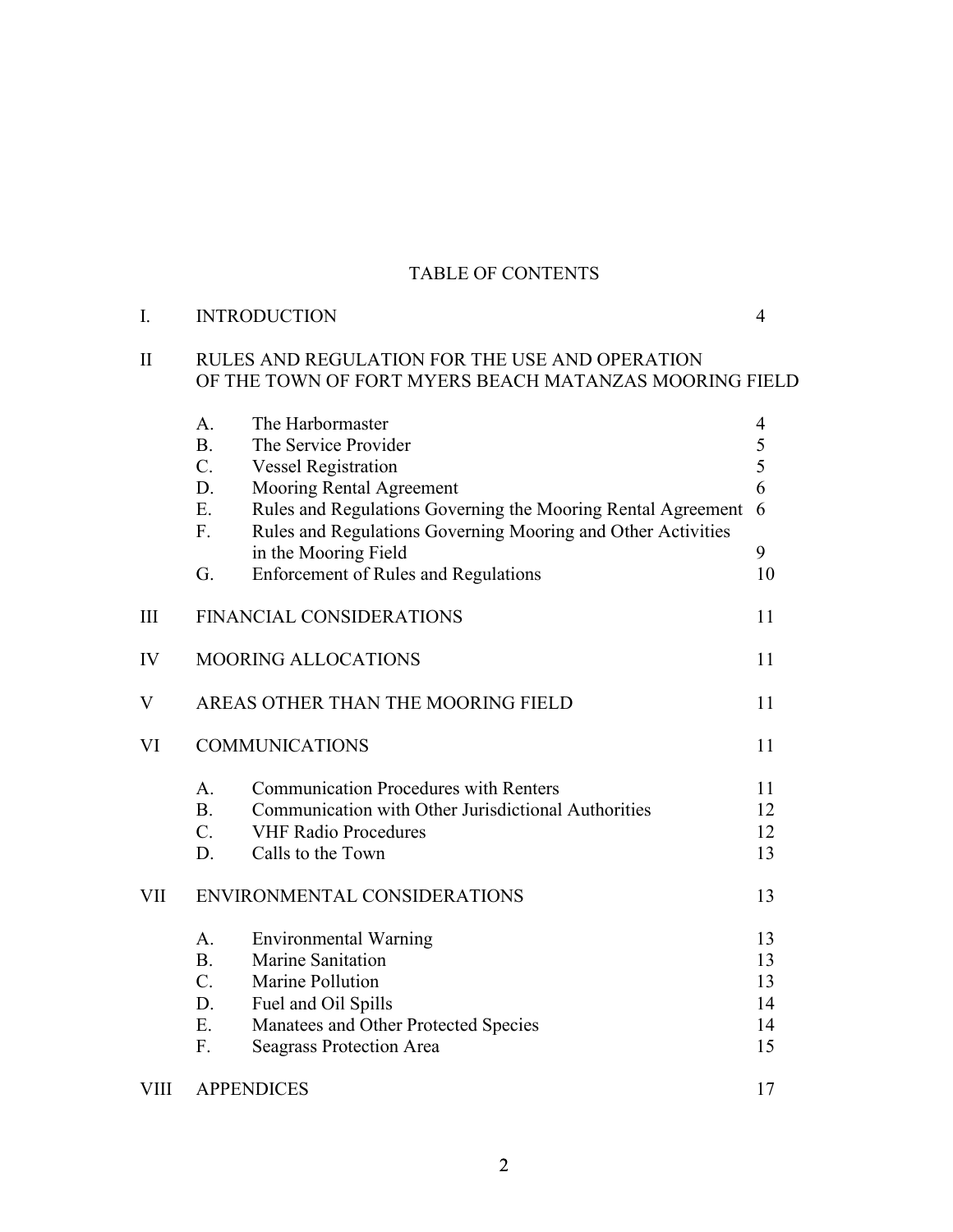| I<br>$\mathbf{I}$ | Duties and Responsibilities of the Harbormaster<br>Town of Fort Myers Beach Matanzas Mooring Field Mooring Rental Agreement. | 17<br>19 |
|-------------------|------------------------------------------------------------------------------------------------------------------------------|----------|
| III               | <b>Facility Marine Sanitation Regulations</b>                                                                                | 22       |
| IV                | <b>Facility Marine Pollution Regulations</b>                                                                                 | 23       |
| V                 | Facility Fuel and Oil Spill Regulations                                                                                      | 24       |
| VI                | <b>Facility Protected Species Regulations</b>                                                                                | 25       |
| VII               | Service Provider Agreement                                                                                                   | 26       |
| <b>VIII</b>       | Mooring Field Plans                                                                                                          | 27       |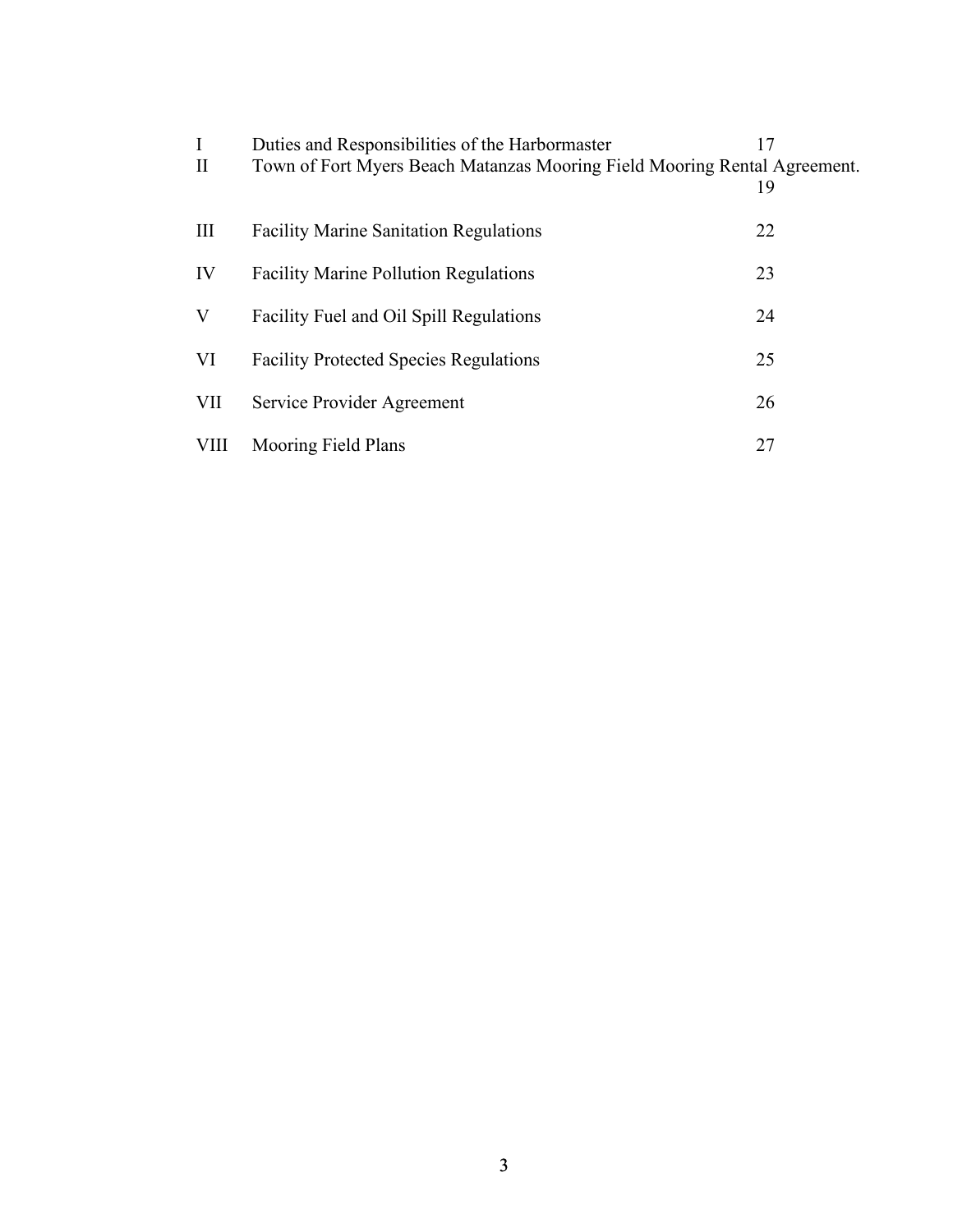# **I. INTRODUCTION**

It is the intent of the Town of Fort Myers Beach (the "TOWN") to provide a municipal mooring field (the "FACILITY") and shore side amenities to accommodate the needs of as many responsible and considerate users of sailing or motor vessels while protecting environmental resources, navigational access, discouraging unregulated anchoring, and protecting the property of others. The TOWN further desires to provide a safe and environmentally sound mooring field while improving compliance with the Clean Vessel Act thereby improving the water quality and ecosystem health of Estero Bay.

It is the intent of this Matanzas Mooring Field Management Plan (hereinafter called "PLAN") to establish the Management Authority and to provide the Rules and Regulations for the operation of the FACILITY.

The TOWN is retaining harbormaster (the "HARBORMASTER") duties and responsibilities, and will hire a SERVICE PROVIDER, that will work as an agent to the TOWN. The SERVICE PROVIDER will manage registration and upland services for the FACILITY on behalf of the TOWN.

This PLAN may be modified and changed as needed to address unanticipated issues and needs pursuant to the future authorizations with the State of Florida Department of Environmental Protection (the "DEP"), the U.S. Army Corps of Engineers (the "COE"), and the TOWN. It may also become necessary or desirable to expand or modify the FACILITY to provide additional moorings to accommodate future demand. This expansion or modification may include additional management issues and concerns, resulting in a modification of this PLAN. Before any PLAN modifications become effective they must be accepted by the DEP, the COE, and the TOWN.

## **II. RULES AND REGULATIONS FOR THE USE AND OPERATION OF THE TOWN OF FORT MYERS BEACH MATANZAS MOORING FIELD**

## **A. HARBORMASTER**

1. The TOWN will appoint a full time TOWN employee to act as the HARBORMASTER. For the purposes of this PLAN, the TOWN is acting through its designated HARBORMASTER or contracted SERVICE PROVIDER. Use of the term "HARBORMASTER" encompasses and includes the designated/contracted "SERVICE PROVIDER" unless otherwise clearly indicated. All or a portion of the duties attributable to the HARBORMASTER may be delegated to the SERVICE PROVIDER through an approved contract.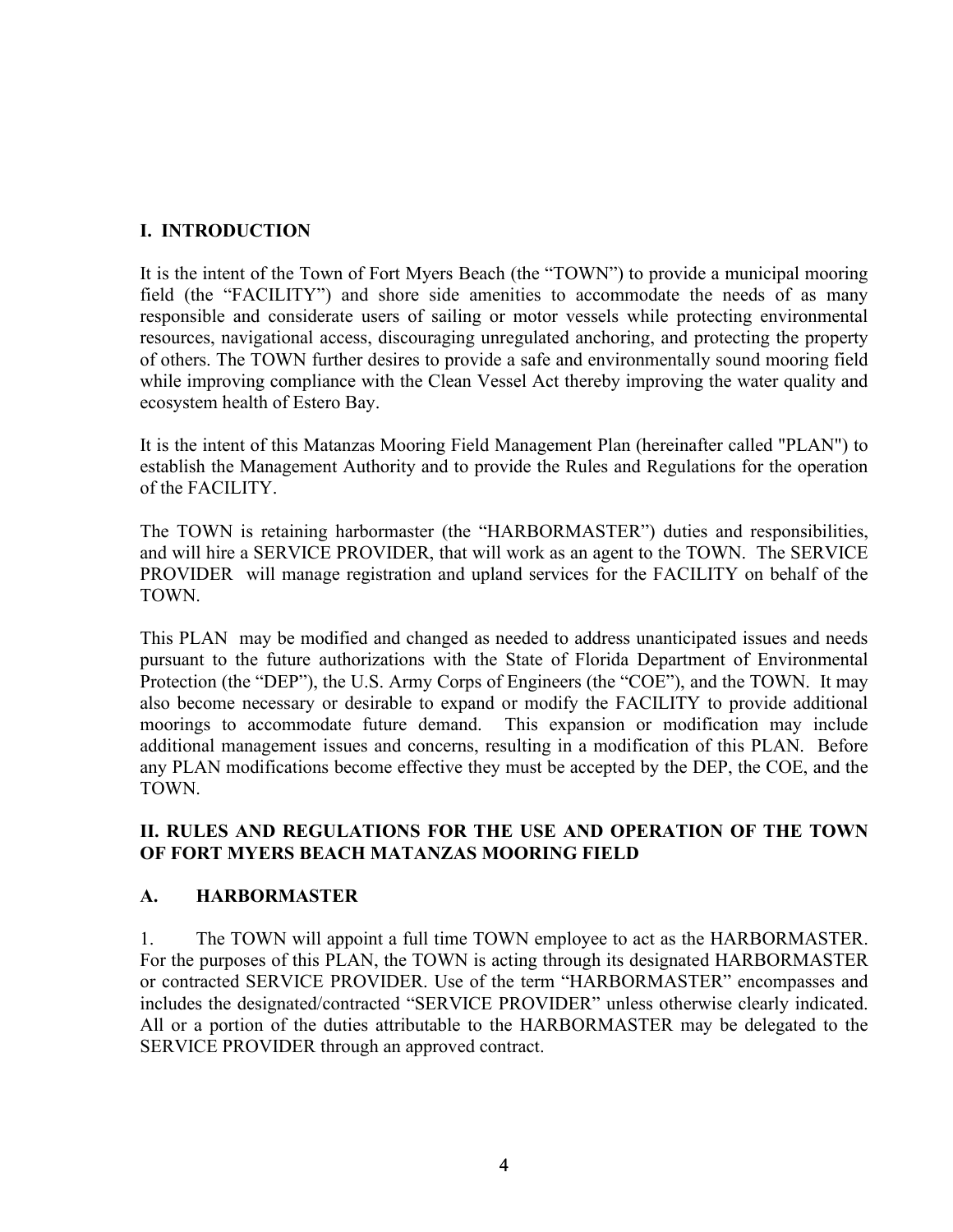2. The HARBORMASTER is responsible for the enforcement of the rules and regulations for the FACILITY included in this PLAN and all applicable DEP and COE Authorizations/ Sovereign Submerged Lands Lease/ Permits (the "PERMITS"). The HARBORMASTER has the authority under this PLAN to order any vessel to vacate a mooring for violation of any rule or regulation provided in this PLAN relating to the FACILITY. The HARBORMASTER may grant the SERVICE PROVIDER the written authority to act under this provision.

3. The HARBORMASTER is authorized to conduct communications with patrons, register and inspect vessels, enter into rental agreements, assign moorings, and collect rental fees. The duties and responsibilities of the HARBORMASTER are presented in Appendix I attached to and made part of this PLAN.

4. The HARBORMASTER is authorized, but not required, to relocate vessels. A vessel may be relocated for the following reasons: safety purposes, emergency repairs, failure to vacate a mooring on termination of a rental agreement, the reassignment of a mooring, or for other reasons permitted under state or federal law. Before relocating a vessel the HARBORMASTER will make every reasonable effort to contact the vessel's owner or authorized operator. In the event that the owner or authorized operator is not immediately available or can not be contacted, the HARBORMASTER is authorized to affect the necessary relocation, through towing at the owner's or authorized operator's expense, except for the relocation of a vessel due to a reassignment of a mooring. This authority will only be used when vessel relocation is an operational necessity, and then, exercised only with the utmost discretion and care.

# **B. SERVICE PROVIDER**

1. The TOWN may contract with a SERVICE PROVIDER who will be responsible for providing certain upland services that will include, but are not limited to, communication with boaters, assignment of moorings, execution of mooring agreements, collection of rental fees, and performance of other duties as may be directed by the HARBORMASTER. The TOWN and the SERVICE PROVIDER will enter into a negotiated SERVICE PROVIDER AGREEMENT that sets forth the specific duties of the SERVICE PROVIDER, establishes compensation to the SERVICE PROVIDER, and provides for indemnification of the HARBORMASTER and Town while acting under the SERVICE PROVIDER AGREEMENT. The proposed SERVICE PROVIDER AGREEMENT is attached to this PLAN as appendix VIII.

2. If a SERVICE PROVIDER AGREEMENT is in place, certain duties and responsibilities of the HARBORMASTER, as described in this PLAN, may be delegated to the SERVICE PROVIDER. If a SERVICE PROVIDER AGREEMENT is not in place, then the duties and responsibilities of the HARBORMASTER, as described in this PLAN, remain in effect and are discharged by the HARBORMASTER.

## **C. VESSEL REGISTRATION**

Vessel owners or authorized operators may contact the HARBORMASTER by radio or telephone to receive registration and mooring instructions before entering the FACILITY. Vessels that enter the FACILITY after business hours must register with the HARBORMASTER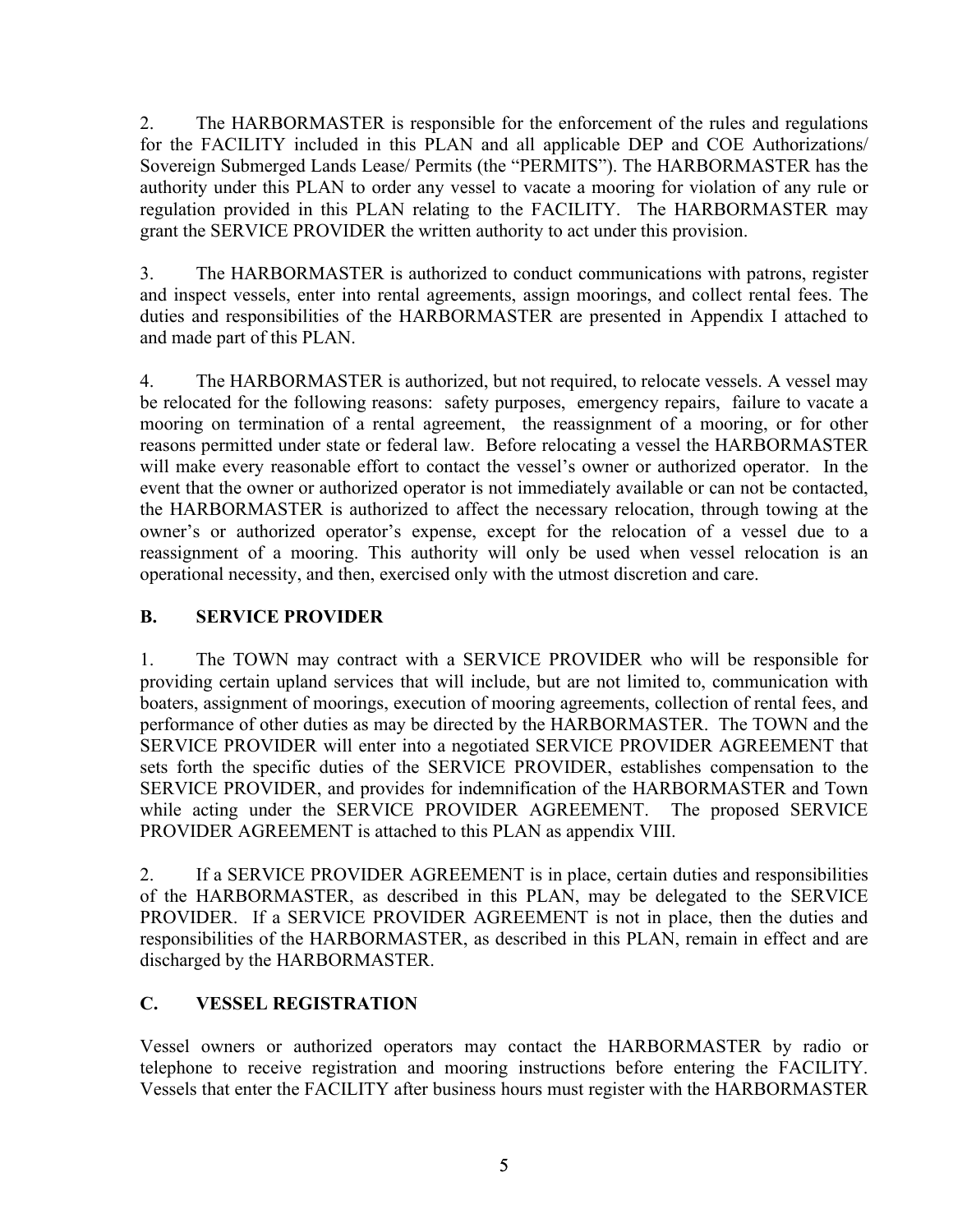first thing the next morning. Vessel owners or authorized operators desiring to moor in the FACILITY must notify the HARBORMASTER and execute a rental agreement within the first 24 hours of taking a mooring.

## **D. MOORING RENTAL AGREEMENT**

Registration of a vessel includes the execution of a Mooring Rental Agreement (the "AGREEMENT") that will be provided to the vessel owner or authorized operator (the "RENTER") by the HARBORMASTER. The provisions of this AGREEMENT may be changed or modified from time to time as deemed necessary. The form AGREEMENT is set forth in Appendix II attached to this PLAN.

# **E. RULES AND REGULATIONS GOVERNING THE MOORING RENTAL AGREEMENT**

1. PAYMENT TERMS: The RENTER must agree to pay to the TOWN the rental rate as provided by this PLAN and the Rental Rate Schedule (the "SCHEDULE"). Rental rates, as indicated on the SCHEDULE, are established by the TOWN. The SCHEDULE will be posted by the TOWN in a location readily accessible to RENTERS. Rental rates are based on length of stay. Length of stay categories are as follows:

- a. Transient one to six nights: one day's rent for each night of use.
- b. Weekly three weeks or less: one week's rental for each week of use.
- c. Monthly four weeks to six months: one month's rent plus a refundable security in an amount equal to one month's rent.

All rental fees are payable in advance. Payments for monthly rentals are due before close of business on the first day of the month. If a rental payment is not paid in full by the close of business on the fifth day of the month, a late fee of \$5.00 per day will be assessed. If RENTER does not make full payment of all rent and fees due by close of business on the tenth day of the month, HARBORMASTER may terminate the AGREEMENT.

Security deposits, if applicable, are payable at the time the AGREEMENT is executed by the RENTER, and will be returned to the RENTER, minus appropriate deductions, upon the termination of the AGREEMENT. The HARBORMASTER has the authority to use any portion of the RENTER'S security deposit against any delinquent balance owed by the RENTER or to offset any damage attributed to the RENTER.

2. TERM OF AGREEMENT: The term of the Facility rental will be as provided in the AGREEMENT executed by the RENTER. Extension of rental periods will require written amendment of the AGREEMENT. The AGREEMENT term will continue unless sooner terminated in accordance with one of the following:

- a. By destruction of the facilities by fire, storm, or otherwise.
- b. By default in the payment of the established rent.
- c. Failure of renter to follow the established Mooring Field rules.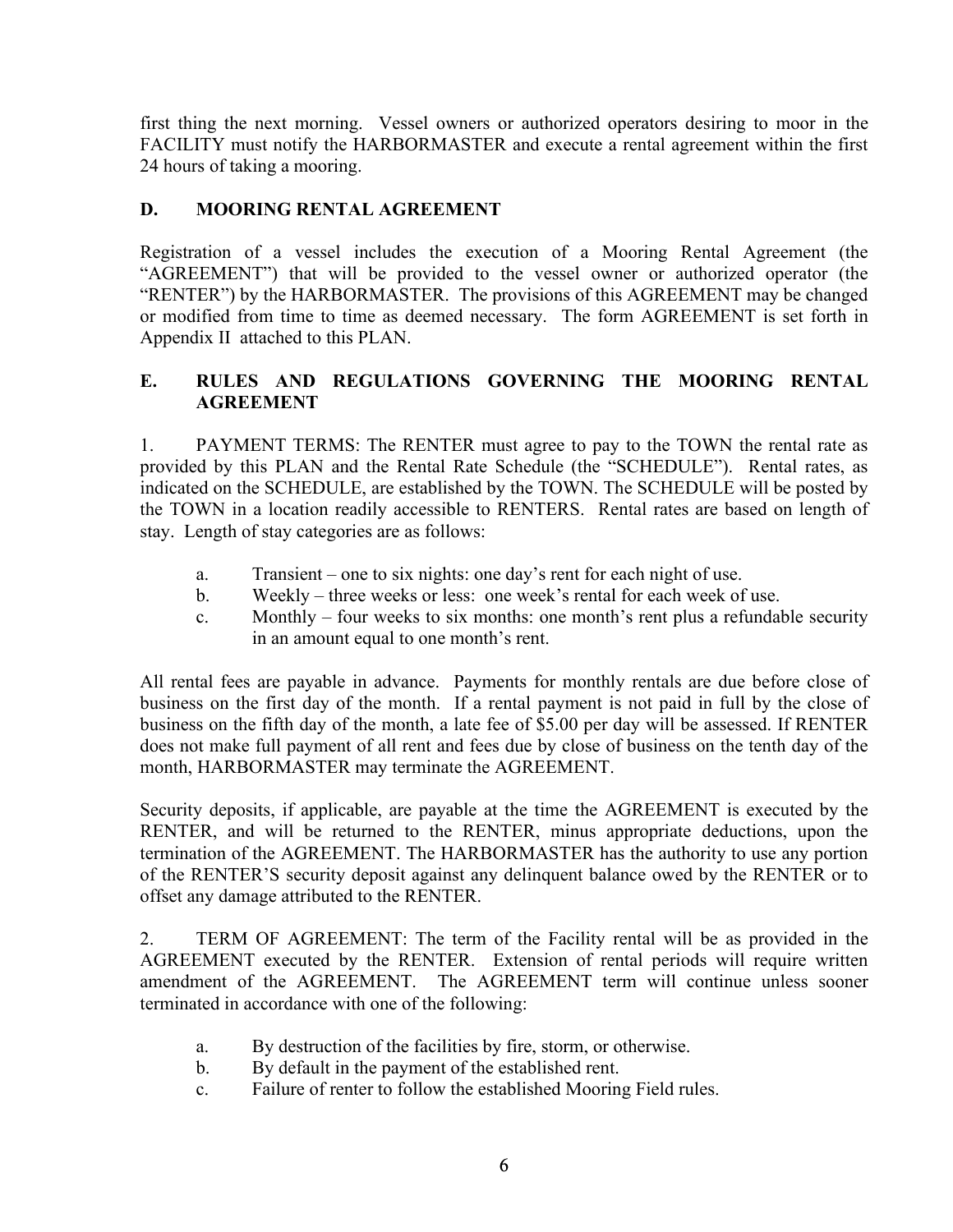3. RULES and REGULATIONS: RENTER must agree to comply with all Rules and Regulations relating to the FACILITY including the AGREEMENT, this PLAN, the PERMITS, and all State, Federal, and local laws pertaining to marinas and boating. The RENTER acknowledges that any breach of the established Rules and Regulations may result in the immediate termination of the AGREEMENT by the HARBORMASTER. Copies of the PLAN and PERMITS are available for review in the TOWN's office and the Upland Service Provider's office. Upon observation of any non-compliance with the provisions of the PLAN or PERMITS, the HARBORMASTER will give a written or verbal "Caution" notice to the RENTER, informing them of the infraction. A second infraction will result in a written "Warning" notice to the RENTER. A third infraction will result in the immediate termination of the AGREEMENT, and the RENTER will be given 24 hours to remove the vessel from the FACILITY.

4. NON-ASSIGNMENT: RENTER is not permitted to assign or sublet FACILITY privileges provided by the AGREEMENT. No vessel other than the vessel described in the AGREEMENT may be moored in the FACILITY without prior coordination with the HARBORMASTER. In the event the vessel described in the AGREEMENT is sold, or otherwise permanently removed from the FACILITY, the RENTER must immediately notify the HARBORMASTER and provide intentions as to the future use of the mooring.

5. DELINQUENT BALANCE: By virtue of rental within the FACILITY, the HARBORMASTER holds a possessory lien on the moored vessel under Florida Statutes (FS) s. 328.17. Under FS s. 328.17; the HARBORMASTER has a right to place a lien against the vessel described in the AGREEMENT to recover unpaid sums due for use of a mooring in the FACILITY, for other services, materials and supplies charged to the RENTER's account, or for damages or injuries, including but not limited to fines, penalties, environmental restoration, or fuel spill clean-up, caused or contributed to by the RENTER, or any vessel owned or operated by the RENTER, or their authorized representatives or agents, to any property of the HARBORMASTER and FACILITY or any other person, property, or vessel at the FACILITY. THE REMEDIES PROVIDED IN FS s.328.17 FOR THE NON-JUDICIAL SALE OF A VESSEL FOR NON-PAYMENT OF DOCKAGE WILL BE SPECIFICALLY INCLUDED AND INCORPORATED INTO THE RENTAL AGREEMENT AS AN ADDITIONAL REMEDY AVAILABLE FOR THE HARBORMASTER; AND, THE RENTER MUST AGREE TO BE NOTIFIED AT THE POSTAL ADDRESS PROVIDED BY THE RENTER IN THE AGREEMENT IF ACTION UNDER FS S.328.17 BECOMES NECESSARY.

6. FACILITIES: The AGREEMENT covers mooring space, holding tank pump out, dinghy docks, shower and bathroom facilities, and use of garbage and recycling bins at authorized locations, and other services as determined consistent with the Service Provider Agreement

7. SOLE RISK: An assigned mooring space is to be used at the sole risk of the RENTER. The TOWN will not be liable for the care, protection or security of the vessel, its appurtenances or contents, or for any loss or damage of any kind or nature to the vessel, its appurtenances or contents, due to fire, theft, vandalism, collision, equipment failure, windstorm, hurricane, rains, casualties, or negligence by any person or other events. There is no warranty of any kind as to the condition of the piers, walks, gangways, ramps, mooring gear, or electrical and water service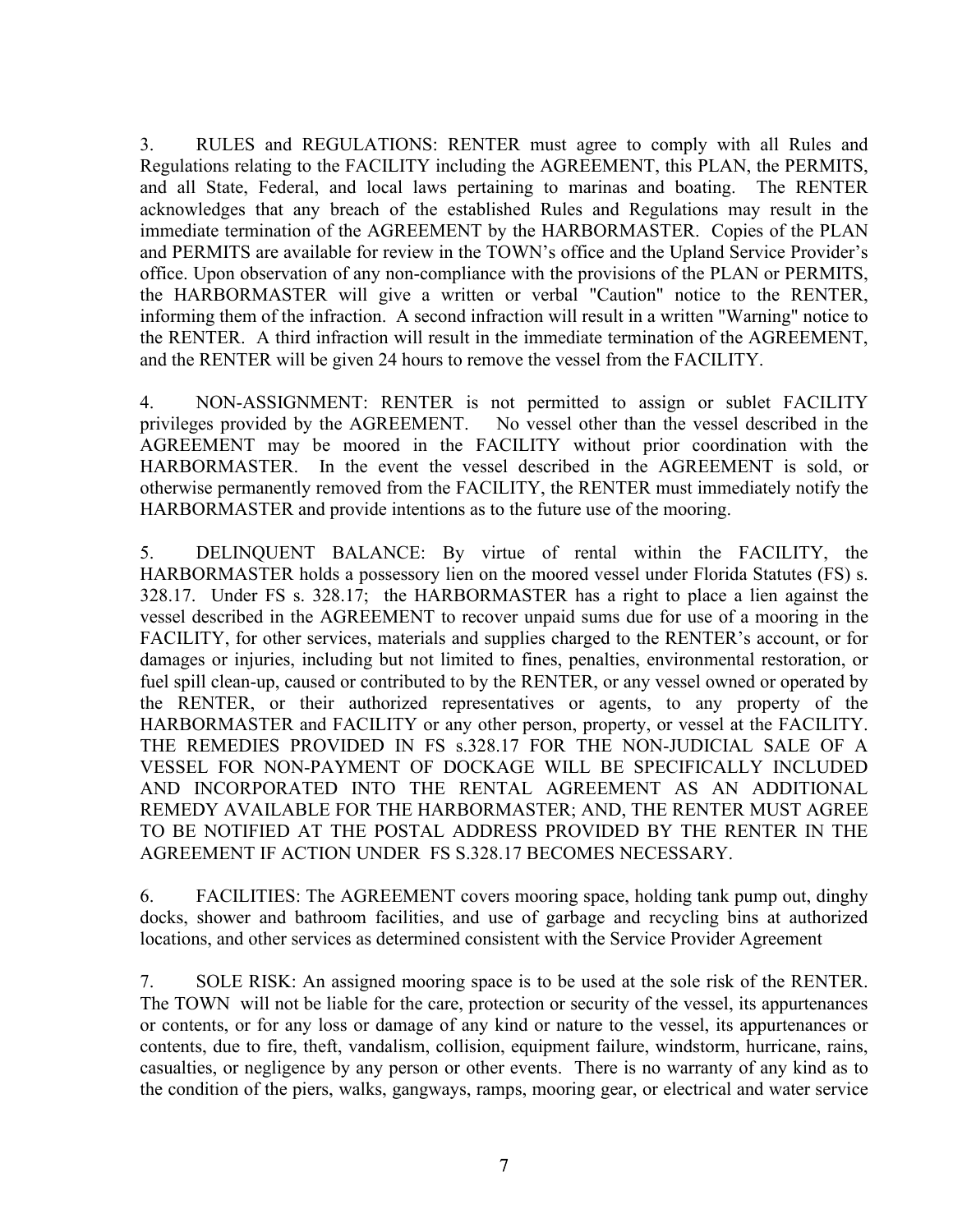and the TOWN will not be responsible for any injuries to persons or property occurring upon the FACILITY property for any reason.

8. HOLD HARMLESS: The RENTER must agree to hold the TOWN, harmless and to indemnify the TOWN from any loss, damage, or liability imposed by reason of any acts or omissions on the part of the RENTER, his agents, employees, or guests in the use of the facilities. The indemnification provided must include, but not be limited to, all costs, expenses and reasonable attorney's fees incurred by the TOWN in any action based on the foregoing, including, but not limited to, any action brought by the RENTER, crew , guests, heirs, assigns or subrogees.

9. FOUL WEATHER: In the event of a tropical storm or hurricane watch or warning, all vessels at the FACILITY should be properly secured for foul weather by the RENTER. It is the RENTER'S responsibility to be aware of such warnings and to make arrangements for the proper securing of the vessel or removal of the vessel to another location. The TOWN will not be held liable for any consequences in their attempt to protect life and property in the event of a tropical storm or hurricane including a warning or watch. In the event it becomes necessary to move a RENTER'S vessel, for safety purposes or otherwise, and the vessel is unattended, the HARBORMASTER is authorized but not required to effect the necessary move at RENTER'S expense, which costs will become a part of the rent for mooring of RENTER'S vessel. See Section IIA-3 above.

10. FAILURE TO VACATE: If a RENTER fails to vacate an assigned mooring space within seven days after receipt of a written Notice of Termination by the HARBORMASTER, the RENTER will be deemed to have granted the HARBORMASTER permission to board the RENTER'S vessel and move it under its own power, or to place it in tow and remove the vessel from its assigned mooring, to a location chosen pursuant to the HARBORMASTER's sole discretion, at RENTER'S expense; and, the HARBORMASTER may take possession of the assigned mooring. See Section IIA-3 above.

11. ENFORCEMENT FEES: RENTER will be responsible for the payment of any and all reasonable attorney's fees, together with any costs and other charges incurred by the TOWN in the enforcement of any provision of the AGREEMENT.

12. SEVERABILITY: The mooring of vessels in the FACILITY is hereby declared to be a privilege and not a right, and all rentals are terminable with cause upon one week's written notice at the discretion of the HARBORMASTER.

13. DISPUTES: Disputes arising under the RENTAL AGREEMENT will be presented to the HARBORMASTER. The HARBORMASTER will resolve disputes arising out of the activity on the waters of the Town related to mooring and anchoring, subject to appeal to the ANCHORAGE ADVISORY COMMITTEE (AAC). Thereafter, in an appropriate instance, the recommendation of the AAC may be presented to Town Council for a final determination RENTER may go to Town Hall in person or may phone the TOWN at (239) -765-0202 to present a dispute to the HARBORMASTER or appeal the HARBORMASTER's determination to the AAC.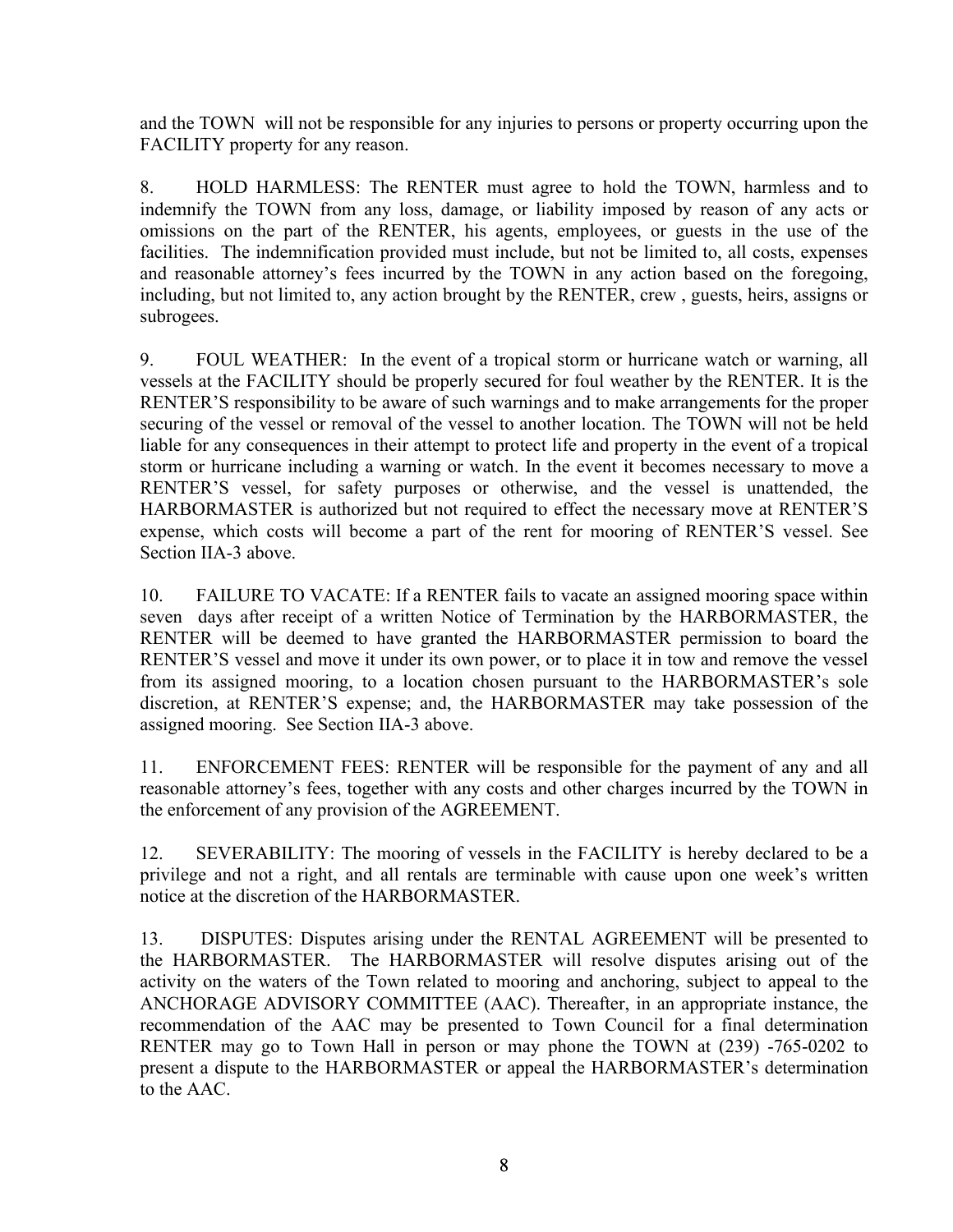14. VESSEL REPAIRS: RENTER is required to notify the HARBORMASTER when work by an outside contractor is to be done on a RENTER'S vessel; the nature of the work; the name, address and phone number of the party doing the work; and, a copy of the insurance policies of the party doing the work.

15. ACKNOWLEDGEMENT: By signing the AGREEMENT, RENTER will be deemed to acknowledge that a copy of the Rules and Regulations have been made available to the RENTER by the HARBORMASTER.

16. INSURANCE: RENTER must provide current proof of liability insurance for the Vessel to be moored in the minimum of \$100,000/\$300,000. Failure to provide proof of insurance is sufficient grounds for denial of mooring rental.

# **F. RULES AND REGULATIONS GOVERNING MOORING AND OTHER ACTIVITIES IN THE MOORING FIELD**

1. APPLICABLE RULES: The Rules and Regulations as provided by this PLAN, the AGREEMENT, the PERMITS, along with TOWN Code of Ordinances Sections 2-93 thru 2- 113 (AAC provisions) and 32-19 thru 32-29 (vessel control provisions), as amended from time to time, apply to all RENTERS using the FACILITY insofar as applicable. Violations of these rules and regulations may result in the TOWN terminating the AGREEMENT and further, the violation may be reported to the appropriate law enforcement agency.

2. OPERATIONAL CONDITION: Only vessels deemed to be in compliance with the United States Coast Guard regulations and safety standards and FS Chapter 327 will be permitted to moor within the FACILITY. Only vessels in good operational condition, capable of maneuvering under their own power and with current registration and acceptable documentation will be allowed to moor within the FACILITY. The decision of whether a vessel is considered to be in good operational condition, and capable of maneuvering under its own power will be at the sole discretion of the HARBORMASTER. In the event of an emergency, such as, but not limited to, breakdown of bilge pump, leaks or bad lines, the HARBORMASTER is authorized to have the necessary repairs made, as economically as possible, and to charge the RENTER therefore, or, may relocate such vessel. See Section IIA-3 above.

3. VESSEL OPERATION WITHIN THE FACILITY: The Rules of the Road relating to vessels apply in and around the FACILITY. All vessels must observe the "idle speed/no wake" zone in and around the FACILITY.

4. TEMPORARY LEAVE OF MOORING: RENTERS with AGREEMENTS in effect who temporarily leave the Facility for more than three days must notify the HARBORMASTER of the anticipated departure and return dates. The HARBORMASTER reserves the right to rent the temporarily vacated moorings on a temporary basis to transient vessels. Transient vessels may be required to vacate the mooring within 24 hours of the RENTER'S anticipated return date. In the event the RENTER returns prior to the scheduled return date the HARBORMASTER will assign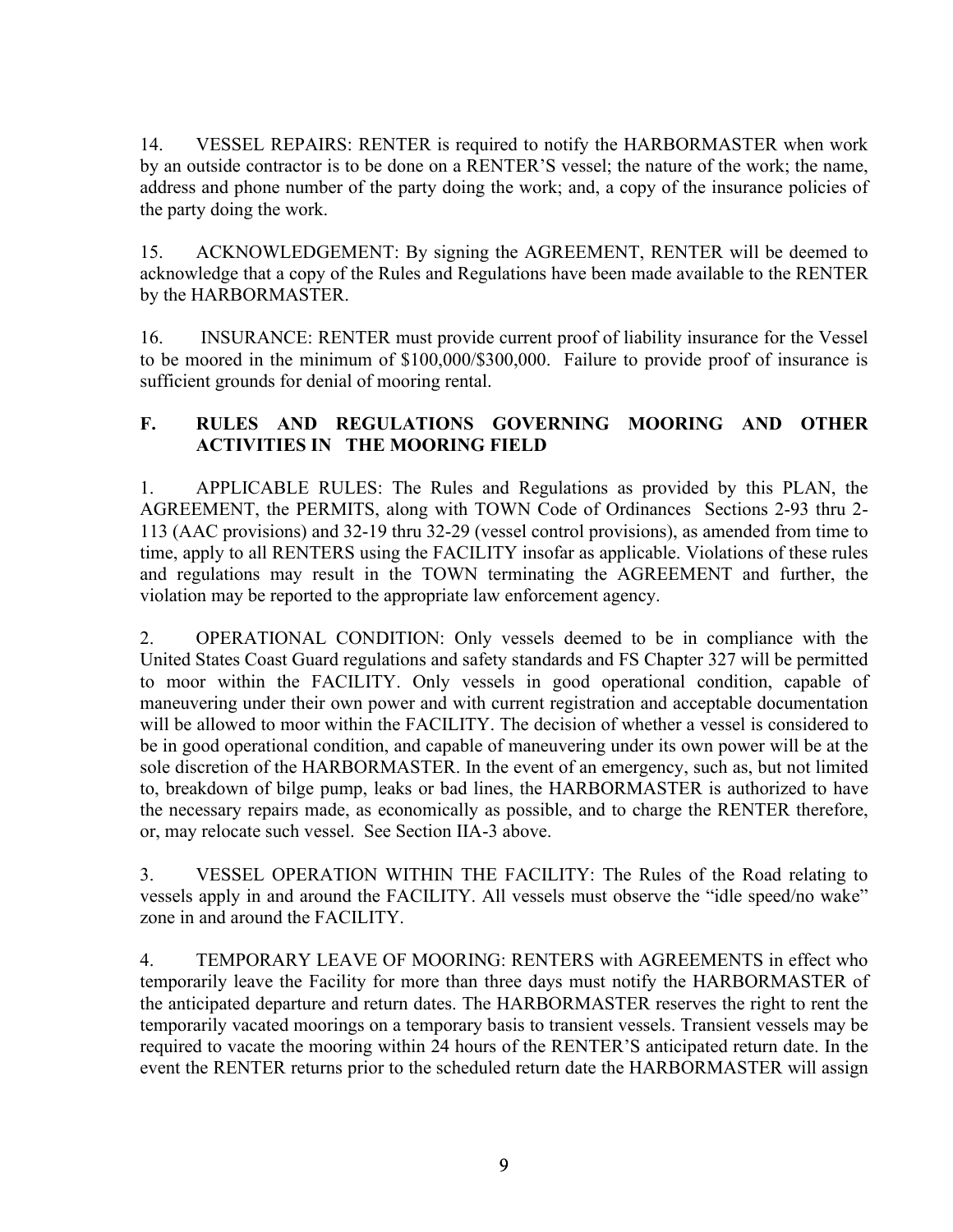RENTER a temporary mooring until the RENTER'S original mooring becomes available. All proceeds from temporary rentals to transients will be retained by the TOWN.

5. VESSEL INSPECTIONS: In order to ensure compliance with State and Federal safety and marine sanitation regulations, the HARBORMASTER may need to do periodic inspections of the vessel. The HARBORMASTER may contact the RENTER and request permission to conduct an inspection. No vessel inspections will be conducted by the HARBORMASTER without prior approval by the RENTER absent an emergency as determined by the HARBORMASTER. Denial of an inspection is grounds for termination of the AGREEMENT.

6. PEACEFUL USAGE: All RENTERS and their guests agree to peacefully use the FACILITY and may not cause, suffer or allow, whether individually or as part of a group, any act that may have the effect of disturbing the peace, inconveniencing or subjecting to physical jeopardy the FACILITY, facilities, employees, vessels moored in the FACILITY, or do anything which may impede, disrupt, or injure the orderly operation of the FACILITY.

7. NOISE: The TOWN'S Noise Ordinance is in effect in the FACILITY. Noise must be kept to a minimum so as not to create a nuisance or disturbance to other RENTERS in the FACILITY, particularly between the hours of 10 P.M. and 7 A.M. RENTERS will use discretion in operating engines, generators, radios, TVs, etc. Sailboat halyards and other lines must be tied off to prevent slapping against masts.

8. SOLICITATION: No person may solicit or loiter within the FACILITY.

9. ANCHORING: The use of an anchor in the FACILITY is strictly prohibited except in emergency situations when no other solution is available.

10. TROPICAL STORMS AND HURRICANES: In the event the National Weather Service issues a tropical storm or hurricane warning that includes Fort Myers Beach, the HARBORMASTER is authorized to open the FACILITY to vessels in transit seeking safe harbor of refuge. Such vessels are permitted to be secured in the FACILITY under the direction of the HARBORMASTER. No rental fees will be charged for the duration of the storm. However, registration with the HARBORMASTER is required. If conditions at the time of arrival preclude going ashore by dinghy to register, vessel operators must contact the HARBORMASTER by radio or cell phone to provide registration information. NOTE: This waiver should, in no way be construed as a recommendation that the FACILITY is the safest place to be in a storm.

11. GRAY WATER DISCHARGES: The use of shoreside shower and laundry facilities are encouraged to reduce the impacts associated with gray water discharges from vessels (increased phosphates, reduced dissolved oxygen, and other water quality problems). To this end, shower and bathroom facilities are included in the Rental fee. Coin operated laundry facilities are readily available.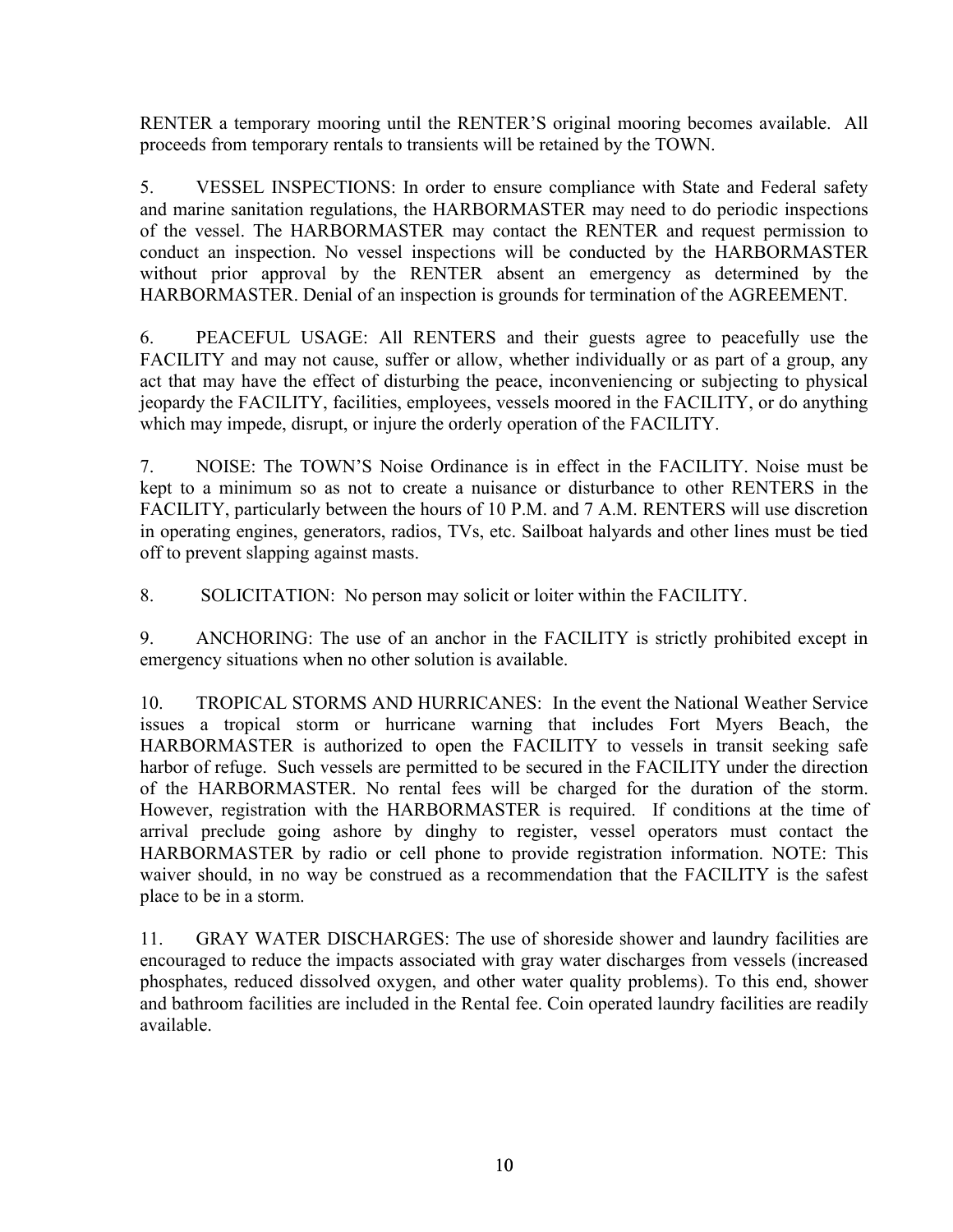## **G. ENFORCEMENT OF RULES AND REGULATIONS**

1. RESPONSIBILITY: It is the responsibility of the HARBORMASTER to ensure compliance with this PLAN and PERMITS and all State, Federal and local laws pertaining to marinas and boating.

2. NOTICE OF INFRACTIONS: The procedure for notifying a RENTER of an observed infraction of the Rules and Regulations are provided in Section II, C- 4 above.

3. RECORD OF INFRACTIONS: Infractions do not have to be identical, and separate notices of violation are cumulative. All Caution, Warning and Termination Notices must be documented by the HARBORMASTER in a Log, including the reason for the infraction. Copies of all Notices of infraction must be maintained by the HARBORMASTER and made available to the TOWN and DEP upon request. Copies of Termination Notices resulting from violations of the PLAN or PERMITS will be forwarded to the DEP, Fort Myers office.

4. NOTICES OF INFRACTION TO RENTERS: A notice of an infraction to a RENTER may be given to RENTER aboard RENTER'S vessel. Prior to boarding the vessel, to give or leave a Notice, the HARBORMASTER will sound a horn three times and will voice call RENTER. Notice will be deemed hand delivered if RENTER or another person on RENTER'S vessel responds. If RENTER or other person on RENTER'S vessel does not respond or is not present, Notice will be posted in a conspicuous location on the exterior of the vessel, and Notice will be deemed given as of the time of posting on the vessel.

5. LIABILITY: The TOWN and HARBORMASTER reserve the right to identify any offender causing a violation within the FACILITY, and to name the offender in any enforcement action taken by competent authority. The TOWN and HARBORMASTER acknowledge they have the duty to monitor RENTERS and their guests to ensure compliance with this PLAN and PERMITS. Nothing herein may be construed to waive any defenses provided to the TOWN and HARBORMASTER in Chapters 403 and 376, Florida Statues, in any enforcement action brought by the DEP.

## **III. FINANCIAL CONSIDERATIONS**

Gross Rental Revenues are to be assessed as provided in accordance with Section II D-1 above. Gross Rental revenues are to be offset by the expenses of operation and maintenance of the FACILITY. The TOWN will deposit gross rental revenues in a General fund for the purpose of maintenance of the FACILITY.

# **IV. MOORING ALLOCATIONS**

In order to maintain the character of Matanzas Harbor and accommodate both transient and longer term users, the FACILITY will be allocated as follows

- a. Overnight/Transient Rentals 10% (9 Moorings)
- b. Flexible 90% (80 Moorings)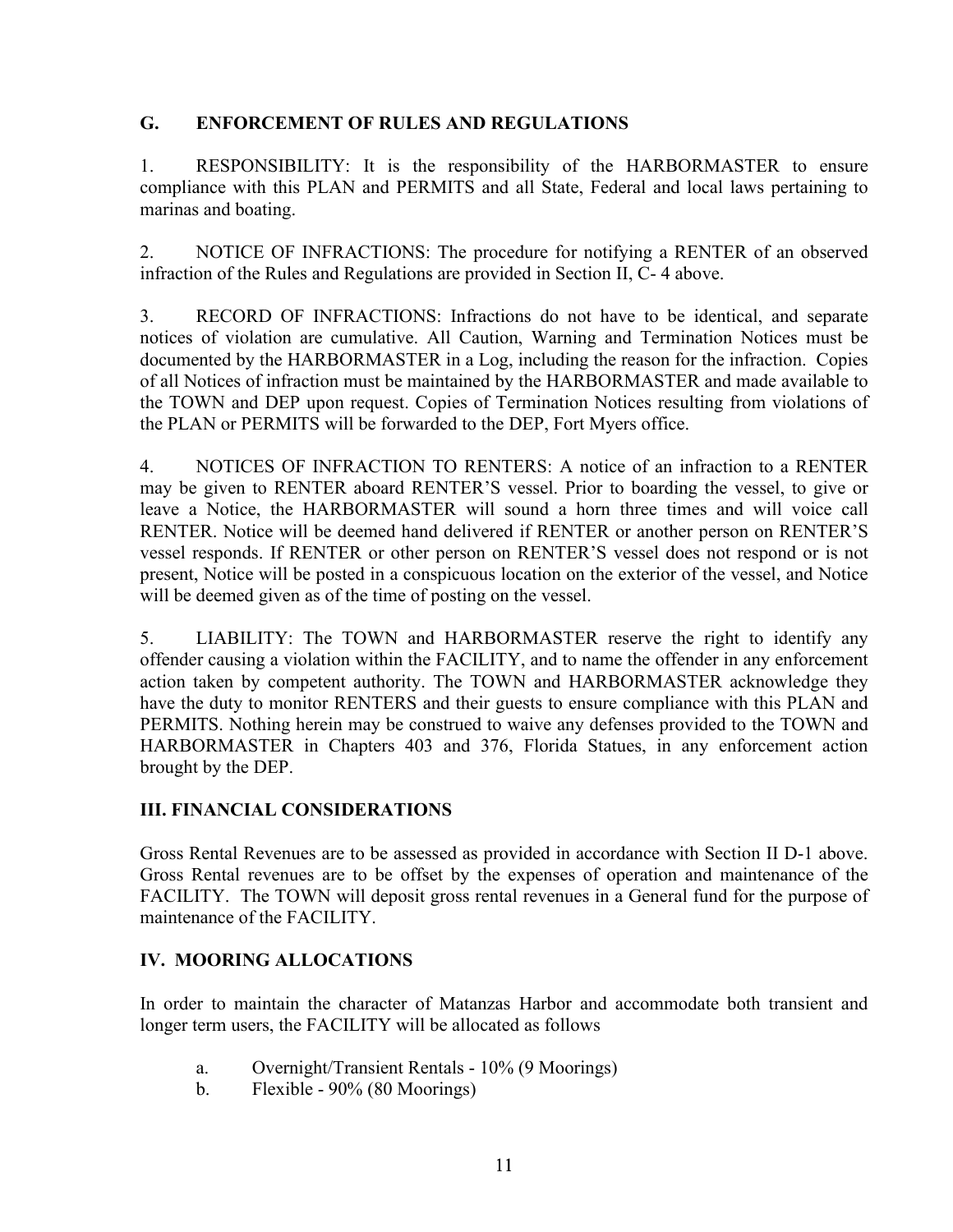# **V. AREAS OTHER THAN THE MOORING FIELD**

Anchoring in navigation channels is prohibited. Anchoring in SEAGRASS PROTECTION areas is subject to the restrictions provided in Section VII F below. Vessels anchoring in other areas are subject to all applicable State and Federal laws, Rules and Regulations, this PLAN and applicable ordinances of the TOWN. Enforcement will be by the United States Coast Guard (USCG), the FWC and by Lee County Sheriff's Marine Division. The TOWN is not responsible for vessels anchored in other areas.

## **VI. COMMUNICATIONS**

## **A. COMMUNICATION PROCEDURES WITH RENTERS**

1. The TOWN or its Upland Services Provider must continuously monitor VHF Channel 16 during operating hours. Upon making contact, the caller will be directed to the FACILITY standby station for further communication.

2. The TOWN or its Upland Services Provider must be available via telephone during normal business hours.

3. The TOWN or its Upland Services Provider must provide avoicemail service to pick up telephone calls during non-operating hours. The TOWN or Upland Service Provider will respond to those calls at their earliest opportunity.

4. The TOWN or its Upland Services Provider may communicate with RENTERS alternatively as follows:

- a. Mail correspondence
- b. Lightly weighted Ziploc bag placed in the vessel's cockpit
- c. Notice taped to vessel
- d. Verbally

## **B. COMMUNICATION WITH OTHER JURISDICTIONAL AUTHORITIES**

1. The TOWN or its Upland Services Provider will continuously monitor VHF Channel 16 during normal business hours and will report any emergency or other law enforcement issues in the FACILITY to the appropriate authority.

2. The TOWN will meet regularly with the local Florida Fish and Wildlife Conservation Commission, the U.S. Coast Guard, County, Ostego Bay Oil Spill Co-op, and the TOWN'S emergency and law enforcement staff to participate in emergency and law enforcement issues involving the Harbor (fuel spill, media, disabled vessel, etc.).

## **C. VHF RADIO PROCEDURES**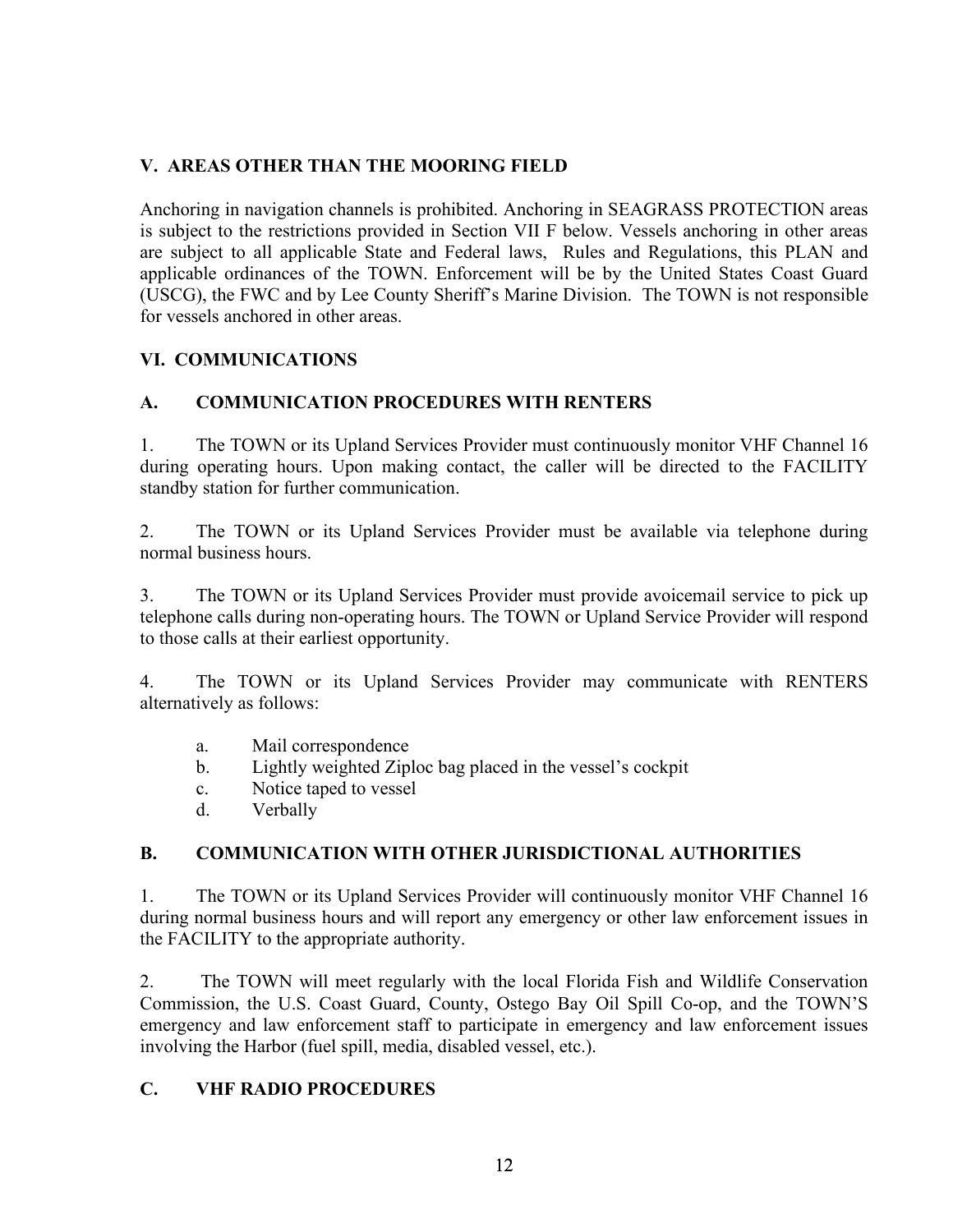1. All personnel operating radios at the FACILITY will use proper radio procedures.

2. A marine radio is on a port operations frequency and can be heard for some distance. The FACILITY is authorized to transmit on VHF Channels 16 and 17 ONLY.

3. Channel 16 is a calling and distress frequency only.

4. When receiving or calling a vessel, communications should first be established on Channel 16 and then shifted to Channel 17 for conversation.

5. All conversations should be kept to a minimum, brief and to the point.

6. It is illegal to advertise on VHF channels.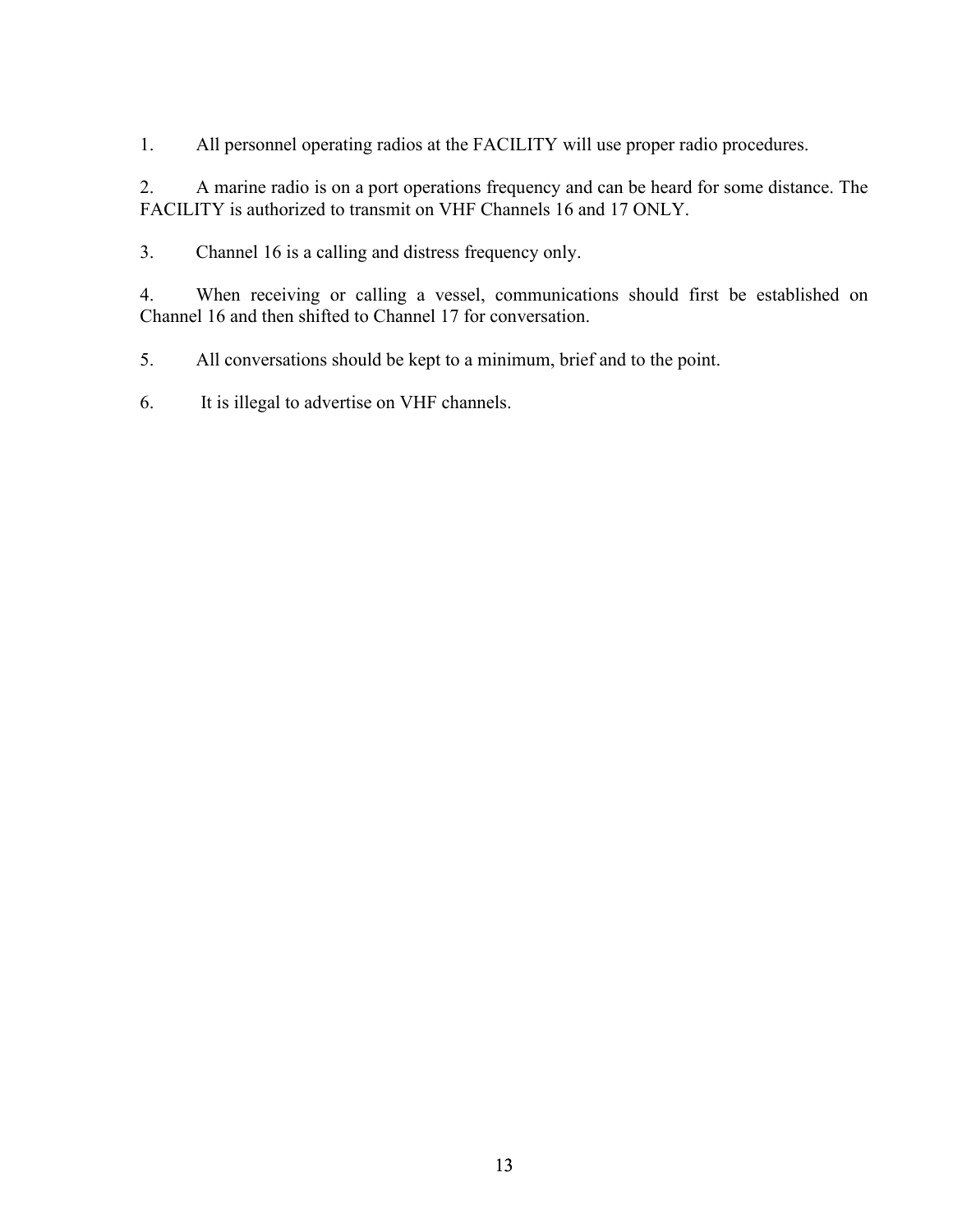## **D. CALLS TO THE TOWN**

1. Any incoming calls for FACILITY RENTERS and their guests, unless the caller states that an emergency exists, will be noted by the receptionist, and this message will be posted on the FACILITY bulletin board.

2. Emergency calls will be given immediate attention. The emergency should be clearly described (e.g., fire, heart attack, fall, fuel spill, sinking boat, etc.).

3. Use of TOWN telephones by RENTERS or their guests for personal calls is prohibited.

# **VII. ENVIRONMENTAL CONSIDERATIONS**

# **A. ENVIRONMENTAL WARNING**

Any Employee, Renter, Customer, or Outside Contractor violating the TOWN'S Matanzas Mooring Field Marine Sanitation and Pollution Rules, outlined below, will be expected to pay for cleanup, and may have mooring use privileges terminated.

# **B. MARINE SANITATION**

Pursuant to the Clean Vessel Act of 1994, boaters are prohibited from discharging raw sewage into fresh water or within coastal saltwater limits. Coastal limits are nine nautical miles on the Gulf of Mexico and three nautical miles on the Atlantic Ocean.

The Florida Fish and Wildlife Conservation Commission (the "FWC") enforces the Clean Vessel Act and has the authority to board vessels to check for compliance with this Act, including inspecting for marine sanitation devices and holding tanks. The U.S. Coast Guard also regulates the installation and use of marine sanitation devices.

Florida Statutes s. 327.53 includes the requirements for marine sanitation devices (MSDs) and discharge of sewage. No waste may be discharged from MSD Types I, II, III or other marine sanitation devices into Florida waters. All such waste must be discharged into an approved sewage pump-out facility.

The TOWN'S marine sanitation Rules and Regulations are provided in attached Appendix III.

## **C. MARINE POLLUTION**

Dumping plastic and trash in state and federal waters is against the laws enforced by the U.S. Coast Guard and the FWC. This type of debris is especially harmful to water fowl, sea turtles, fish, and other wildlife, and has been known to cause entanglement, strangulation, choking and mortality in these species. The U.S Coast Guard requires every boat greater than 26' in length operating in U.S. waters to have a sign or placard clearly visible that states: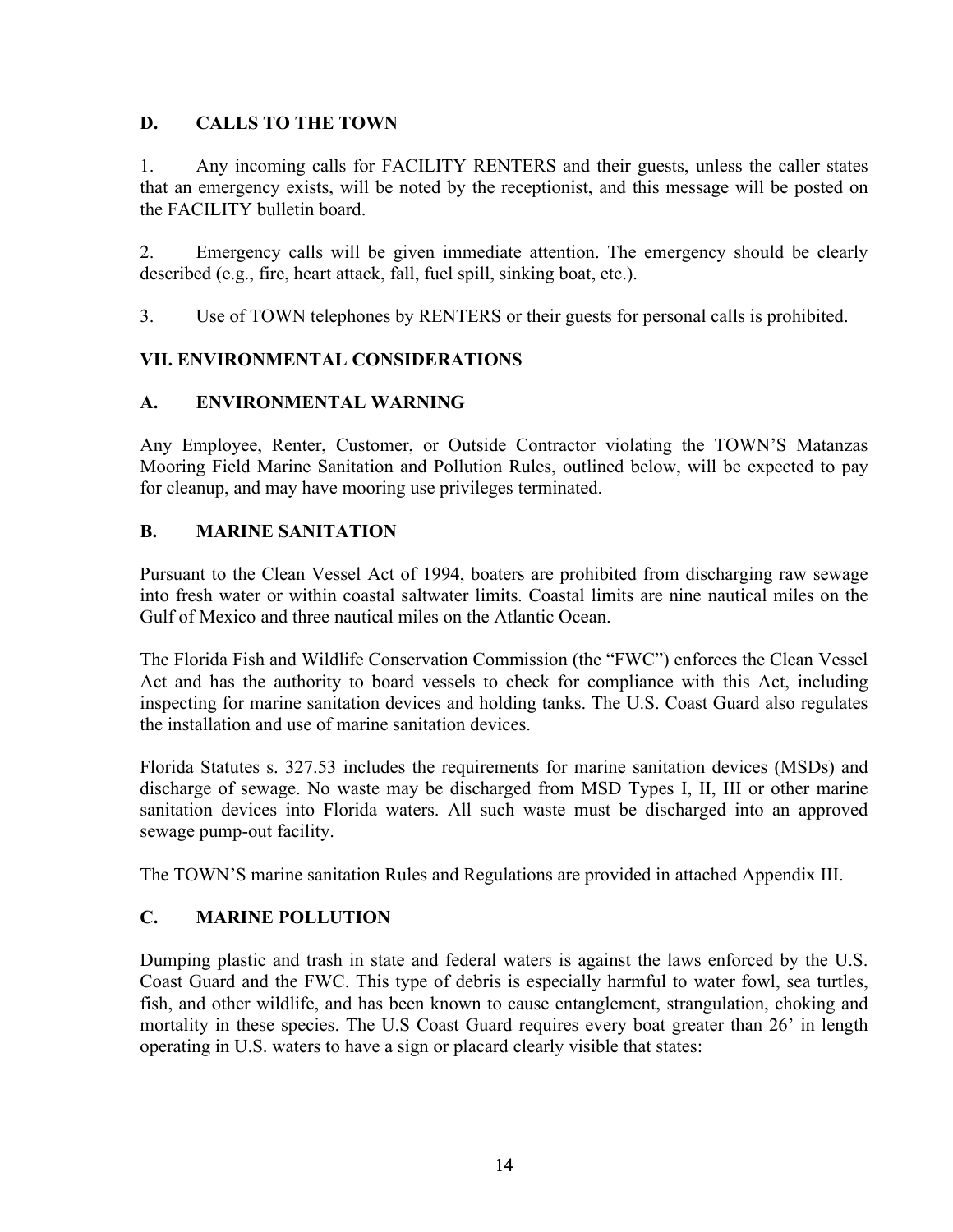**"It is illegal for any vessel to dump plastic trash anywhere in the ocean or navigable waters of the United States. Annex V of the MARPOL (MARine POLlution) TREATY is an International Law for a cleaner, safer marine environment. Violation of these requirements may result in civil penalty up to \$25,000, fine and imprisonment".** 

Biodegradable litter may also be problematic in the FACILITY. Overboard dumping of food items, fish cleaning wastes, etc. increase bacteria, nutrient loading, odors, and biochemical oxygen demand and lower dissolved oxygen in the Facility.

The use of shoreside trash and recycling facilities are encouraged to reduce the impacts associated with litter from vessels. To this end, free use of these facilities, located at the Upland Services Provider or dinghy dock on Gulf Beach Road, will be given to Renters for their length of stay.

The TOWN'S marine pollution Rules and Regulations are provided in attached Appendix IV.

# **D. FUEL & OIL SPILLS**

The U.S. Coast Guard, FWC, and the emergency response staff of the DEP regulatory office deal with oil spill containment and clean-up. The Ostego Bay Environmental Emergency Response Co-op located on San Carlos Island assists these agencies in the event of an oil spill in the harbor or surrounding waterways. The Harbormaster will contact appropriate authorities at Lee County, DEP, FWC, and U.S. Coast Guard, and the oil spill reporting hot line (1-800-424-8802) immediately, in the event of a spill

U.S. Law requires that every vessel greater than 26' in length and powered with an inboard engine have a sign by the bilge that states:

**"Discharge of Oil Is Prohibited! The Federal Water Pollution Control Act prohibits the discharge of oil or oily waste into or upon the navigable waters and contiguous zone of the United States if such discharge causes a film or sheen upon, or discoloration of the surface of the water, or causes a sludge or emulsion beneath the surface of the water. Violators are subject to a penalty of \$5,000."** 

The TOWN and the oil spill reporting hot line (1-800-424-8802) will be contacted immediately when a spill is discovered. WARNING: There is a large fine if even minor spills aren't reported. Oil absorbent pads and pillows should be used to contain and remove a spill. Detergents should never be used to contain oil spills! The cause of the spill should be identified and measures taken to secure against spreading.

The TOWN'S fuel and oil spill control rules and regulations are provided in attached Appendix V.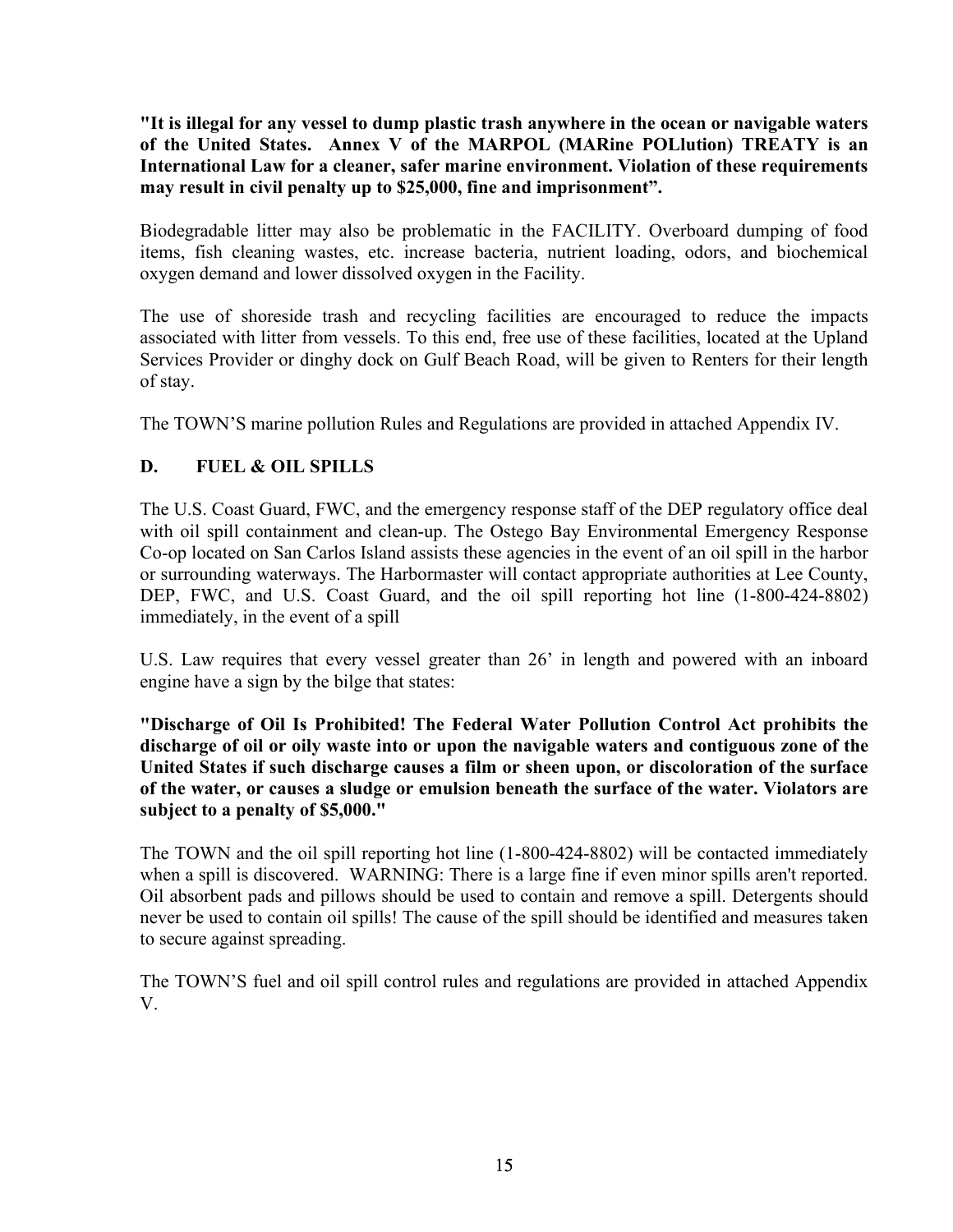# **E. MANATEES AND OTHER PROTECTED SPECIES**

Matanzas Harbor, Estero Bay Aquatic Preserve, and surrounding waters are known to be home to the endangered West Indian Manatee. The FACILITY lies entirely within a year around Manatee speed zone. Local law enforcement strictly enforces the Manatee speed zones within the FACILITY.

The TOWN will make available relevant literature, such as publications and warnings regarding safe operation in waters frequented by manatees, to all RENTERS, and explain the rules, regulations, and safety precautions that apply to manatee protection in the Harbor and surrounding waters.

The TOWN'S protected species rules and regulations are provided in attached Appendix VI.

# **F. SEAGRASS PROTECTION AREA**

The area immediately abutting and extending north of the Matanzas Pass Mooring Field is a **Seagrass Protection Area, and will be delineated by "CAUTION: SHOAL" warning signs as shown on the Plans in Appendix VIII. No mooring is allowed within this Area.**

The northern section of the west Mooring Field in Matanzas Harbor is a Seagrass Protection Area, and is **delineated by "CAUTION: SHOAL" warning signs as shown on the Plans in Appendix VIII. No mooring is allowed within this Area.**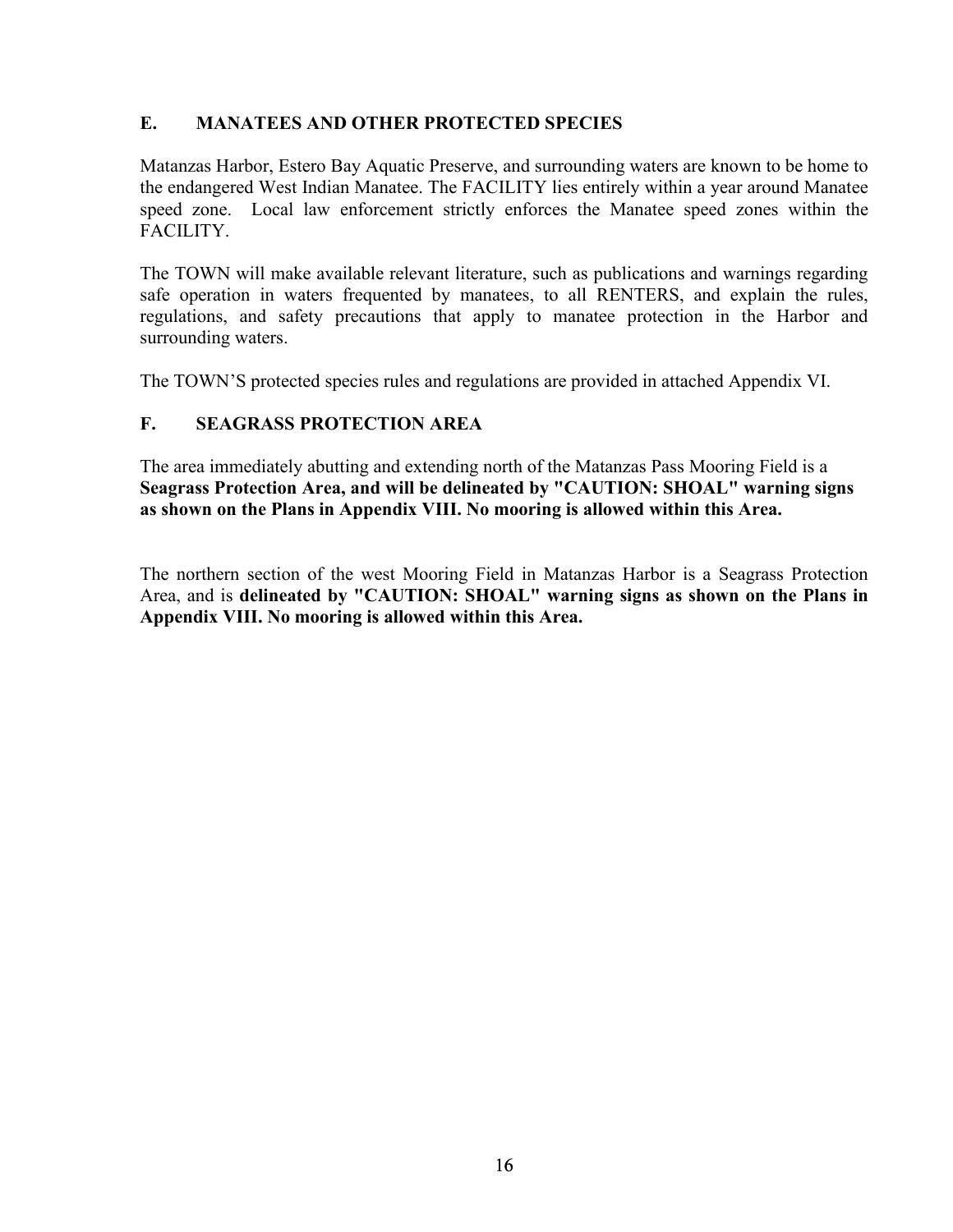#### **VIII. APPENDICES**

#### **APPENDIX I**

#### **DUTIES AND RESPONSIBILITIES OF THE HARBORMASTER OR DESIGNEE**

#### **A. General Duties and Responsibilities**

The HARBORMASTER, as an agent of the TOWN, has overall responsibility for the management for the FACILITY and the activities of the shore side amenities. Responsibilities include sales, collections, administration, security, and maintenance activities.

#### **B. Specific Duties and Responsibilities**

Enforces provisions of the PLAN and PERMITS.

Provides administration for the operation, maintenance, and security of the FACILITY and shore side amenities.

Assigns mooring spaces in the FACILITY, maintains records for the collection and disposition of applicable fees, and takes corrective actions for delinquent accounts.

Monitors and controls Mooring Field traffic to ensure adherence to established harbor rules, regulations and safe boating practices.

Provides overall assistance to the general public regarding the waterways in Matanzas Harbor, i.e. harbor rules and regulations, mooring fees, transient mooring, and safe boating practices.

Prepares and maintains various records or reports concerning Harbor activities; i.e. revenues and fees collected, maintenance and repair activities, materials/supplies purchases, operating budgets, and transient registrations.

Inspects boats, moorings, dinghy docks, and adjacent facilities for adherence to established safety regulations, and for the purpose of preventing accident or injury to personnel and patrons.

Observes conditions and schedules improvements to the mooring field, subject to TOWN direction and approval.

Oversees operations of the sales office; ensures accurate accounting and balancing of all monies processed; prepares and submits bank deposits.

Operates pump out boat as needed, and VHF radio equipment in communicating and responding to public mooring/boating needs.

Reports oil and hazardous materials spills; cooperates with local and state authorities for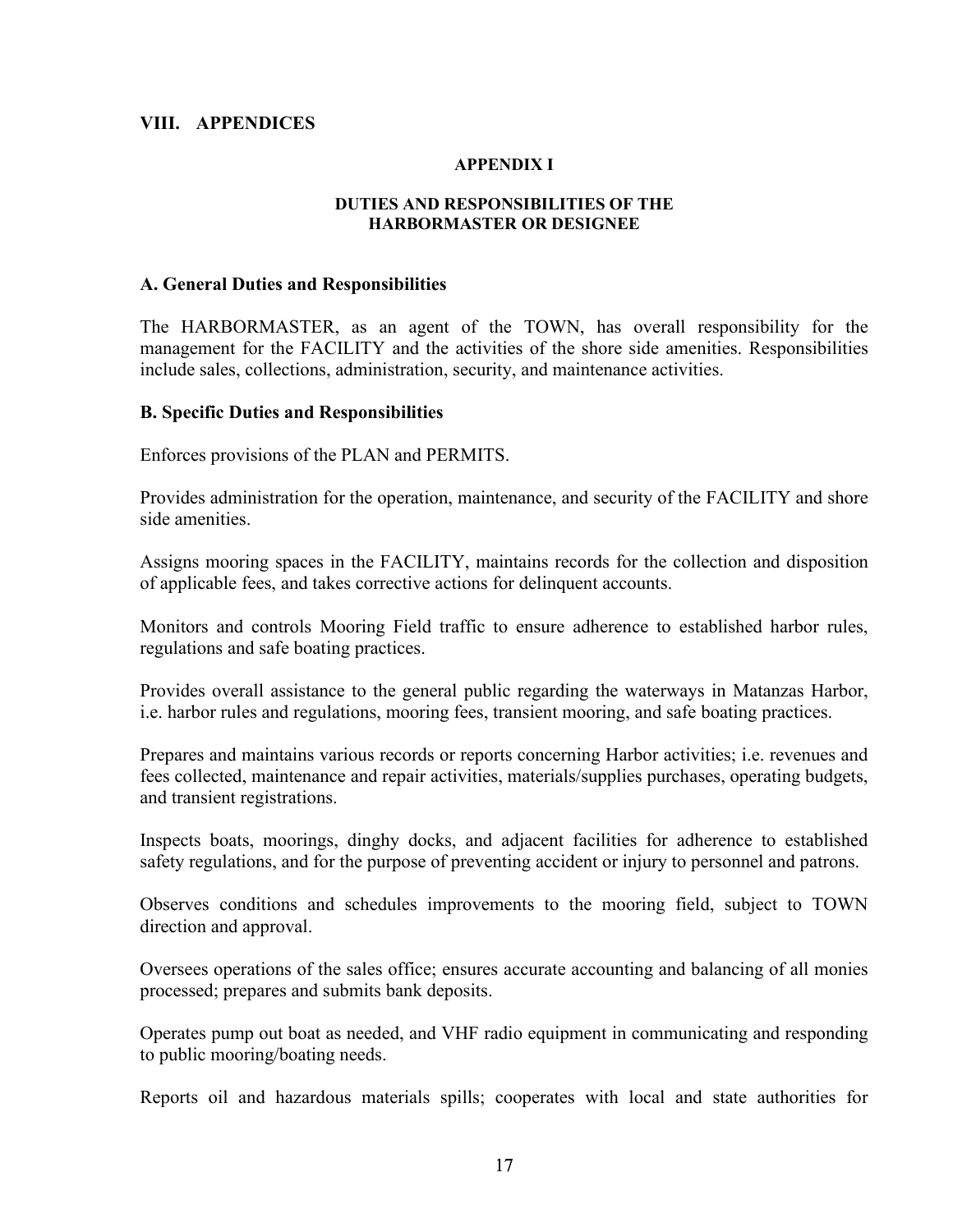containment according to established regulations.

Coordinates and oversees cleanup efforts after a storm with towing, salvage, and cleanup crews.

Coordinates operation of the FACILITY with the TOWN'S Hurricane Preparation and Recovery Plan and puts such plan into action when necessary.

Ensures all signage in the waterways of the FACILITY is proper and readable. Reports all discrepancies to the proper authorities.

Additional duties and responsibilities as may be assigned by the TOWN from time to time.

The list of essential functions, as outlined herein, is intended to be representative of the tasks performed within this classification. It is not necessarily descriptive of any one position in the class. The omission of an essential function does not preclude assigning duties not listed herein if such functions are a logical assignment to the position.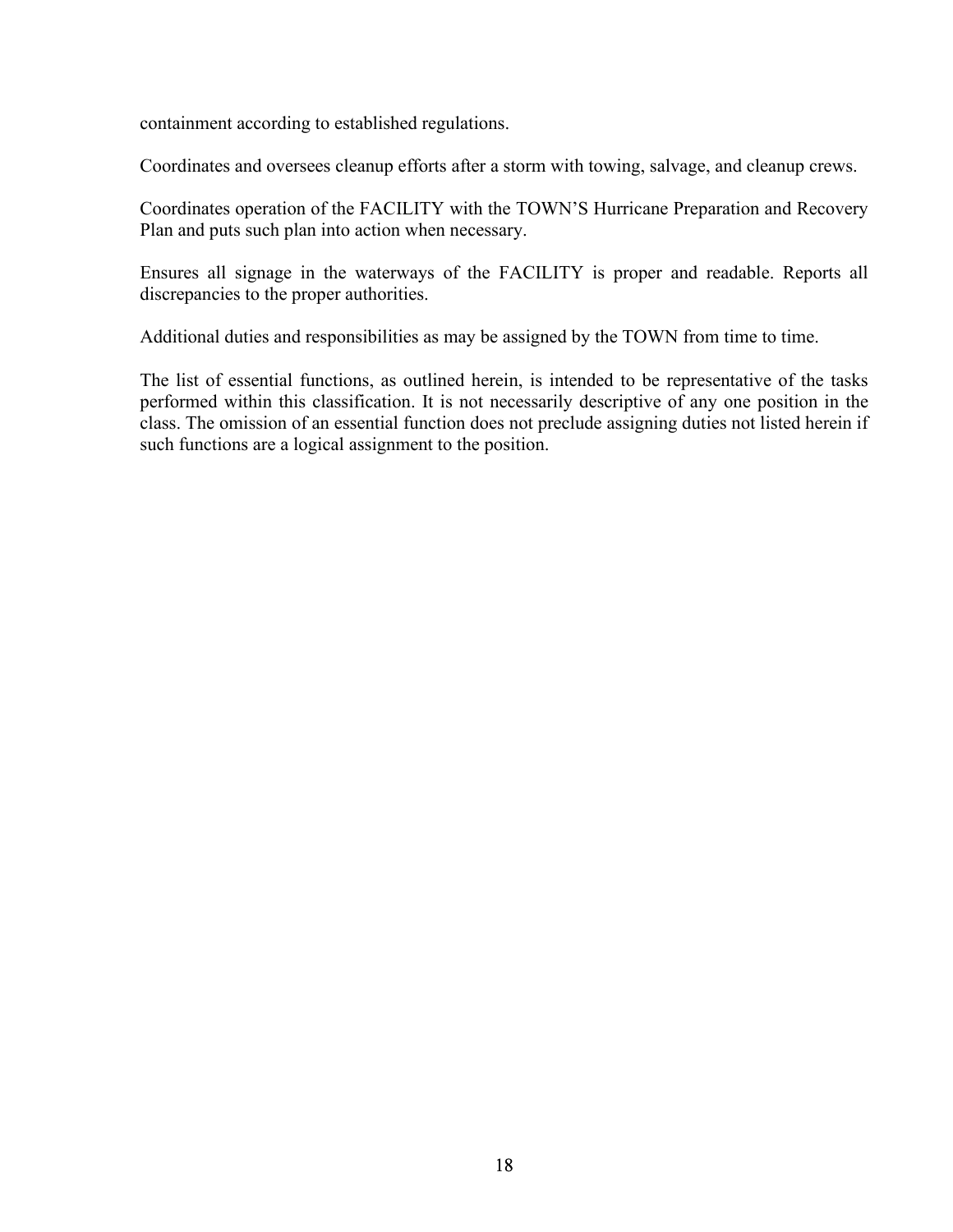#### **APPENDIX II**

#### **TOWN OF FORT MYERS BEACH MATANZAS MOORING FIELD MOORING RENTAL AGREEMENT**

THIS MOORING RENTAL AGREEMENT, (the "AGREEMENT"), is made this day of \_\_\_\_\_\_\_\_\_\_\_\_\_\_\_\_\_\_\_\_\_\_\_, by and between the Town of Fort Myers Beach, Florida (the "TOWN or HARBORMASTER") and \_\_\_\_\_\_\_\_\_\_\_\_\_\_\_\_\_\_\_\_\_\_\_\_\_\_\_ (the "RENTER") with respect to the vessel identified as follows:.

| Mooring#:                                 | Vessel Name:                                                                                                                                                                                                                         |
|-------------------------------------------|--------------------------------------------------------------------------------------------------------------------------------------------------------------------------------------------------------------------------------------|
|                                           |                                                                                                                                                                                                                                      |
| Overall Length: Beam: Draft:              | Power: Sail:                                                                                                                                                                                                                         |
|                                           | Hull Color:                                                                                                                                                                                                                          |
|                                           | Liability Insurance                                                                                                                                                                                                                  |
|                                           | Company:                                                                                                                                                                                                                             |
|                                           |                                                                                                                                                                                                                                      |
| Year:                                     |                                                                                                                                                                                                                                      |
|                                           | Expiration Date:                                                                                                                                                                                                                     |
| <b>Vessel Registration/Documentation:</b> | Notice & Billing Address:                                                                                                                                                                                                            |
|                                           |                                                                                                                                                                                                                                      |
| #                                         |                                                                                                                                                                                                                                      |
| $0$ wner:                                 |                                                                                                                                                                                                                                      |
|                                           |                                                                                                                                                                                                                                      |
| Marine Sanitation Device:                 |                                                                                                                                                                                                                                      |
|                                           | Email: <u>Constantino and Constantino and Constantino and Constantino and Constantino and Constantino and Constantino and Constantino and Constantino and Constantino and Constantino and Constantino and Constantino and Consta</u> |
| Holding Tank_____ Deck Plate____          |                                                                                                                                                                                                                                      |
| Starboard______ Port_____                 |                                                                                                                                                                                                                                      |
| Other                                     | Phone Number : $( )  ) -$                                                                                                                                                                                                            |
|                                           | Emergency Contact Name:                                                                                                                                                                                                              |
|                                           |                                                                                                                                                                                                                                      |
| Rental Fee/Security Deposit :             | Rental Type (Circle One):                                                                                                                                                                                                            |
| $\overline{\phantom{a}}$                  | Daily Weekly Monthly                                                                                                                                                                                                                 |
| (As determined by Posted Rate Schedule)   |                                                                                                                                                                                                                                      |

The TOWN operates the mooring facility (the "FACILITY") located in Matanzas Harbor, Fort. Myers Beach, Florida. The TOWN operates the FACILITY in accordance with the Matanzas Mooring Field Management Plan (the "PLAN").

**1. PAYMENT TERMS:** RENTER agrees to pay to TOWN the above stated rental rate. For monthly rentals, a refundable security deposit in an amount equal to one month's rent is required at the time rental agreement is executed. All rental fees are payable in advance. Payments for monthly leases are due before close of business on the first day of the month. If rent is not paid in full by close of business on the fifth day of the month, a late fee of \$5.00 per day will be assessed. If RENTER does not make full payment of all rent and fees by close of business on the tenth day of the month, TOWN may terminate this AGREEMENT.

Payment for daily and weekly rentals are due in full at the time the rental AGREEMENT is executed.

**2. TERM OF AGREEMENT:** This AGREEMENT begins on and continues to , unless sooner terminated by either party in accordance with one of the following:

(a) By destruction of the facilities by fire, storm, or otherwise; (b) By default in the payment of the required rent; (c) Failure

of RENTER to follow established Mooring Field rules; or (d) Upon appropriate written notice from RENTER to the TOWN. NOTE: Written notice is required by RENTER to TOWN to terminate this Agreement as follows: 24 hour notice for transient rentals or 72 hour notice for weekly/monthly rentals.

**3. RULES AND REGULATIONS:** RENTER agrees to comply with all rules and regulations relating to the FACILITY including the Matanzas Mooring Field Management Plan, applicable Permits, and State, Federal, and local laws pertaining to marinas and boating. RENTER acknowledges that a breach of any provision of this AGREEMENT or of any of the applicable rules and regulations may result in the immediate termination of the AGREEMENT. Copies of the Plan and Permits are available for review in the TOWN'S office and Upland Service Provider's office. Upon observation of any non-compliance with the provisions of the Plan or Permits, the Harbormaster will provide a written or verbal "Caution" notice to the RENTER, informing them of the infraction. A second infraction will result in a written "Warning" notice. A third infraction will result in the immediate termination of the AGREEMENT, and the RENTER will be given 24 hours to remove the vessel from the FACILITY.

**4. NON-ASSIGNMENT:** RENTER may not assign this AGREEMENT or sublet any privileges provided under this AGREEMENT. No vessel, other than the vessel described above, may be moored at the designated mooring without prior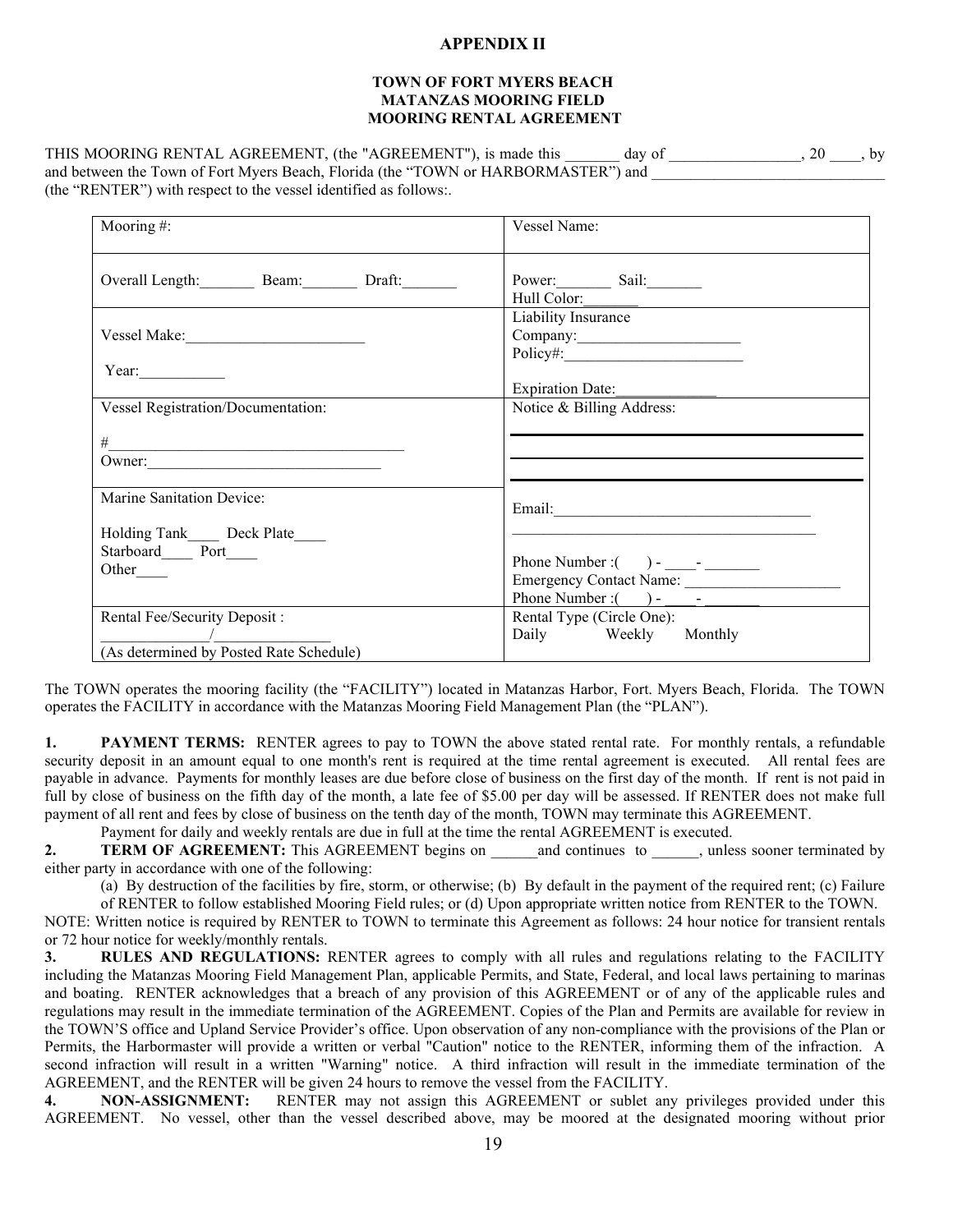coordination with the TOWN. In the event the above described vessel is sold, or otherwise permanently removed, the RENTER must immediately notify the TOWN and provide intentions as to the future use of the mooring.

**5. DELINQUENT BALANCE:** By virtue of rental within the FACILITY, the HARBORMASTER holds a possessory lien on the moored vessel under Florida Statutes (FS) s. 328.17. Under FS s. 328.17 the TOWN has the authority to place a lien against the above-described vessel, or any vessel hereafter, moored by RENTER at a rented mooring, including the appurtenances and contents thereof, in the event of any unpaid sums due for use of mooring facilities, other services, materials and supplies charged to the RENTER's account, or for damages or injuries, including but not limited to fines, penalties, environmental restoration, and fuel spill clean-up, caused or contributed to by the above described vessel or any vessel owned by the RENTER, or RENTER', representatives or agents, to any property of the HARBORMASTER and FACILITY or any other person, property, or vessel at the FACILITY. **THE REMEDIES PROVIDED IN FLORIDA STATUTES S. 328.17, FOR THE NON-JUDICIAL SALE OF A VESSEL FOR NON-PAYMENT OF DOCKAGE ARE SPECIFICALLY INCLUDED AND INCORPORATED INTO THIS RENTAL AGREEMENT AS AN ADDITIONAL REMEDY AVAILABLE FOR THE HARBORMASTER, AND THE RENTER AGREES TO BE NOTIFIED AT THE POSTAL ADDRESS PROVIDED BY THE RENTER IF ACTION UNDER FS s. 312.17 BECOMESS NECESSARY.**

**6. FACILITIES**: This AGREEMENT is for mooring space, holding tank pump out, dinghy docks, shower and bathroom facilities, and use of garbage and recycling bins at authorized locations.

**7. SOLE RISK:** Mooring rental space is to be used at the sole risk of the RENTER, and the TOWN will not be liable for the care, protection or security of the vessel, appurtenances or contents, or for any loss or damage of any kind or nature to the vessel, appurtenances or contents, due to fire, theft, vandalism, collision, equipment failure, windstorm, hurricane, rains, or other casualties. There is no warranty of any kind as to the condition of the piers, walks, gangways, ramps, mooring gear, or electrical and water service and the TOWN will not be responsible for any injuries to persons or property occurring upon the FACILITY property for any reason.

**8. HOLD HARMLESS:** The RENTER agrees to hold the TOWN, harmless and to indemnify the TOWN from any loss, damage, or liability imposed by reason of any acts or omissions on the part of the RENTER, his agents, employees, or guests in the use of the facilities. The indemnification provided herein includes, but is not limited to, all costs, expenses and reasonable attorney's fees incurred by the TOWN in any action based on the foregoing, including, but not limited to, any action brought by the RENTER, RENTER's family, crew, guests, heirs, assigns or subrogees.

**9. FOUL WEATHER:** In the event of a tropical storm or hurricane watch or warning, all vessels at the FACILITY should be properly secured for foul weather by the RENTER. It is the RENTER'S responsibility to be aware of such warnings and to make arrangements for the proper securing of the vessel or removal of the vessel to another location. It is agreed that the TOWN will not be held liable for any consequences in their attempt to protect life and property in the event of a tropical storm or hurricane including a warning or watch. In the event it becomes necessary to move RENTER'S vessel, for safety purposes or otherwise, and the vessel is unattended, the TOWN is authorized, but not required, to effect the necessary move at RENTER'S expense, which costs will become a part of the rent for mooring of RENTER'S vessel.

**10. FAILURE TO VACATE**: In the event RENTER fails to vacate the mooring space within seven days after receipt of a written Notice of Termination by the TOWN, RENTER hereby grants the TOWN permission to board the vessel and move it under its own power, or to place it in tow and remove the vessel from its mooring space, to a location to be chosen at the sole discretion of the HARBORMASTER, at RENTER'S expense, and to take possession of the mooring space.

**11. ENFORCEMENT FEES**: RENTER is responsible for and will pay any and all reasonable attorney's fees, together with any costs or other charges incurred by the TOWN in the enforcement of any provision of this AGREEMENT.

**12. SEVERABILITY**: The mooring of vessels at the FACILITY is hereby declared to be a privilege and not a right, and all rentals are terminable with cause upon one week's written notice at the discretion of the TOWN, subject to appeal as identified below.

**13. DISPUTES**: Disputes arising under the RENTAL AGREEMENT will be presented to the HARBORMASTER. The HARBORMASTER will resolve disputes arising out of the activity on the waters of the Town related to mooring and anchoring, subject to appeal to the FACILITY Advisory Committee. Thereafter, in an appropriate instance, the recommendation of the Anchorage Advisory Committee may be presented to Town Council for a final determination. RENTER may go to Town Hall in person or may phone the TOWN at (239)-765-0202 to present a dispute to the HARBORMASTER or appeal the HARBORMASTER's determination to the Anchorage Advisory Committee.

**14. VESSEL REPAIRS**: RENTER is required to notify the TOWN when work is to be done by an outside contractor on RENTER'S vessel; the nature of the work; the name, address and phone number of the party doing the work; and a copy of the insurance policies of the party doing the work.

**15. MODIFICATION**: This AGREEMENT is the entire agreement between the parties and may only be modified in a writing executed with the same formality.

**16. VENUE AND APPLICABLE LAW:** This AGREEMENT will be construed in accordance with the laws of the State of Florida. Venue for any action to enforce the provisions of this agreement will be in Lee County, Florida.

I acknowledge that I have read and accept the terms and conditions, listed front and back, of this lease agreement.

RENTER **EXECUTE:** HARBORMASTER or designee

\_\_\_\_\_\_\_\_\_\_\_\_\_\_\_\_\_\_\_\_\_\_\_\_\_\_\_\_\_ Date\_\_\_\_\_\_\_ \_\_\_\_\_\_\_\_\_\_\_\_\_\_\_\_\_\_\_\_\_\_\_\_\_\_\_\_\_ Date\_\_\_\_\_\_\_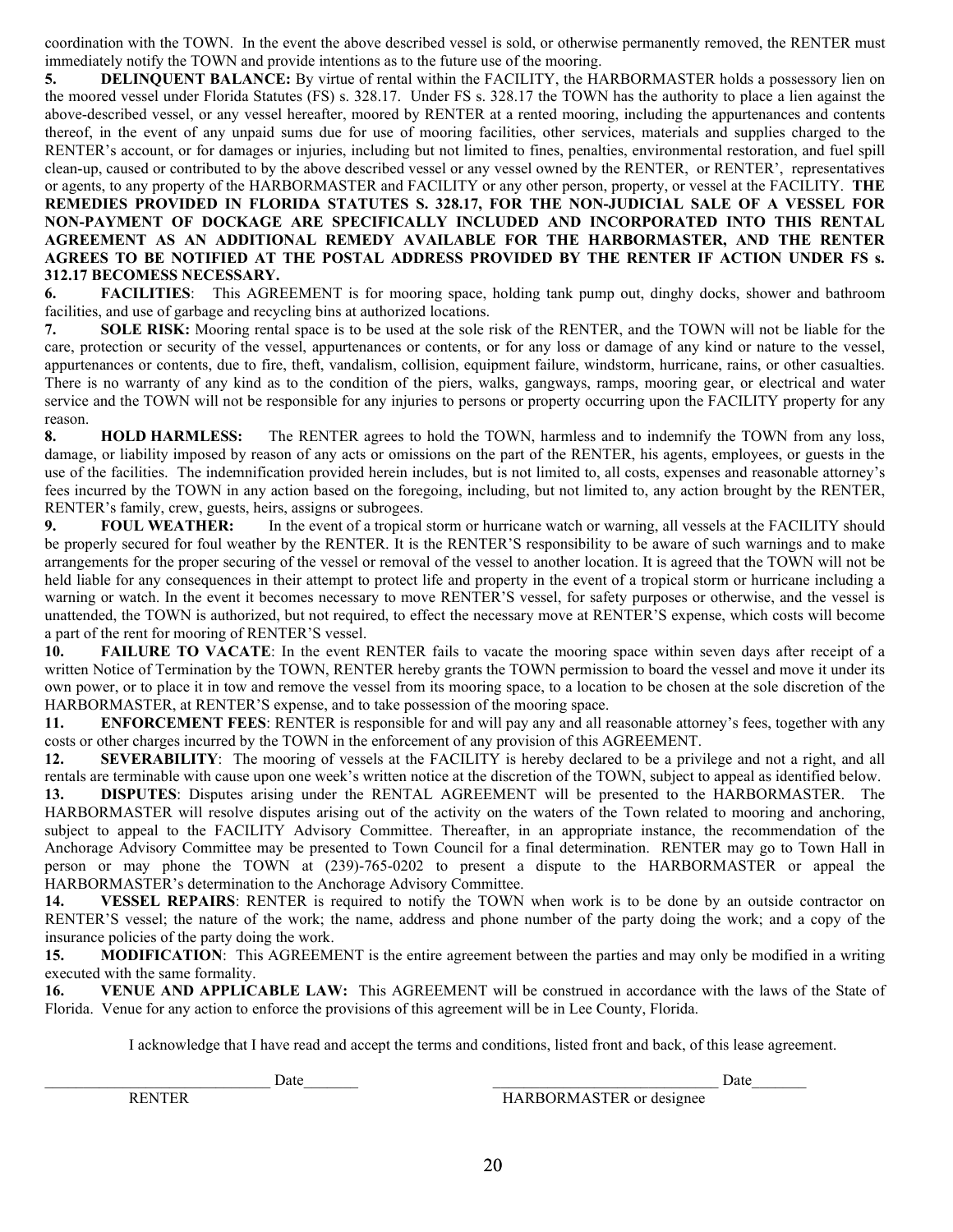Copies to: White –Town of Fort Myers Beach, Florida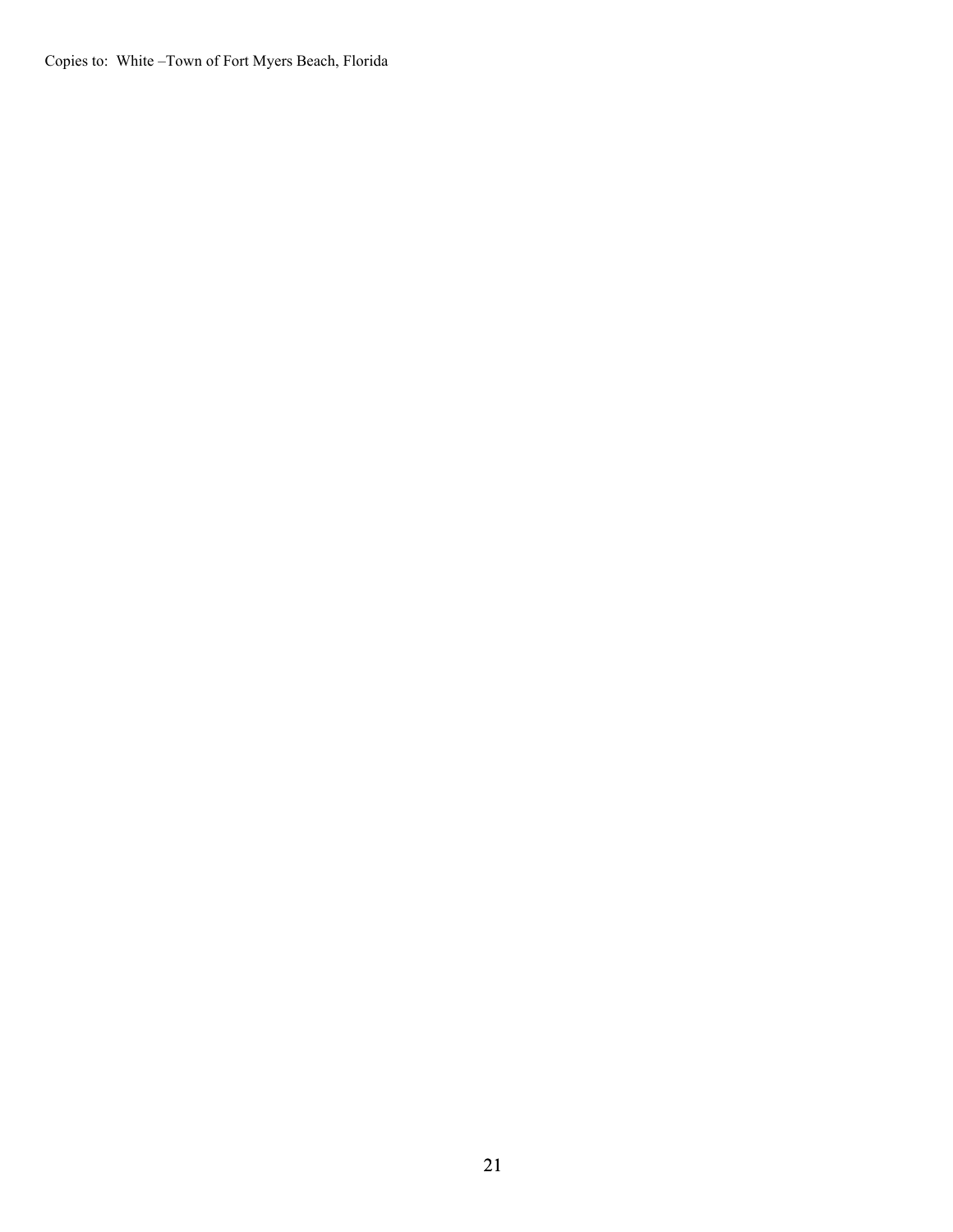#### **APPENDIX III**

#### **FACILITY MARINE SANITATION REGULATIONS**

- 1. All vessels mooring in the Facility must contain a U.S. Coast Guard approved marine sanitation device as required, complying with the requirements of the Coast Guard governing the installation and use of such devices upon the particular vessel involved.
- 2. Sanitation devices must be properly functioning and used at all times while the vessel is in the Facility and are subject to inspection by the Harbormaster.
- 3. Y-valves must be locked and sealed in the non-overboard position.
- 4. All vessels, upon entering into a Mooring Rental Agreement at the Facility, must pump out their sewage holding tanks into the authorized mobile pump out unit as soon as possible.
- 5. Absolutely no pumping of sewage in any area within the Facility is allowed, except at approved pump out stations or mobile pump out units.
- 6. All vessels are required to have their tanks pumped at an approved pump out station or by the mobile pump out unit every three days unless an alternative pump out schedule for the vessel is approved by the Harbormaster. This schedule will be based on holding tank capacity and vessel usage.
- 7. Overboard discharge of human or pet sewage waste is strictly prohibited in the Facility.
- 8. The use of shoreside shower and laundry facilities are encouraged to reduce the impacts associated with gray water discharges from vessels (increased phosphates, reduced dissolved oxygen, and other water quality problems).
- 9. Violation of these conditions will be reason for withholding of the security deposit and will be prosecuted to the fullest extent of the law.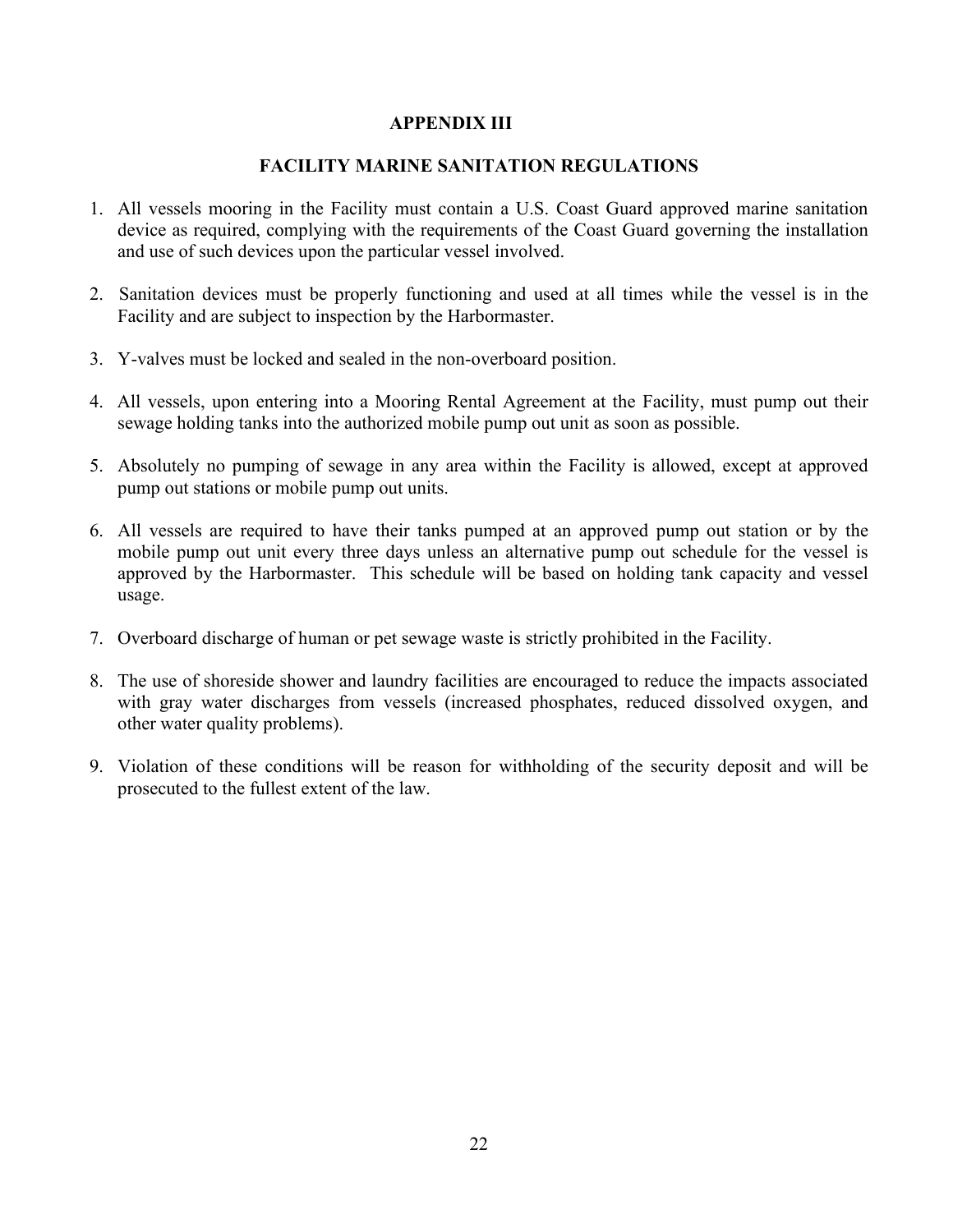#### **APPENDIX IV**

#### **FACILITY MARINE POLLUTION REGULATIONS**

- 1. No person may litter into the water or discharge or throw overboard any oils, spirits, flammable liquids or oily bilge into Matanzas Harbor/Estero Bay. Overboard dumping of any trash is illegal and will not be tolerated within the Town's jurisdiction.
- 2. Hazardous materials, including sealed paint cans, waste oil, or solvents may not be deposited in trash receptacles. For disposal of these materials, please contact the Harbormaster.
- 3. If the Renter or their guests cause pollution, the TOWN may clean up the boater's refuse and unsightly material at the Renter's expense.
- 4. All boats with in-board or in-board/outboard engines must be equipped with a sorbent sock, properly installed in the engine compartment bilge. Sorbent socks are available at ship's stores in the vicinity of the FACILITY. The socks must be renewed annually or when contaminated.
- 5. Bilge cleaners and liquid detergents may not be used in boat bilges, as they will destroy the effectiveness of the sorbent socks.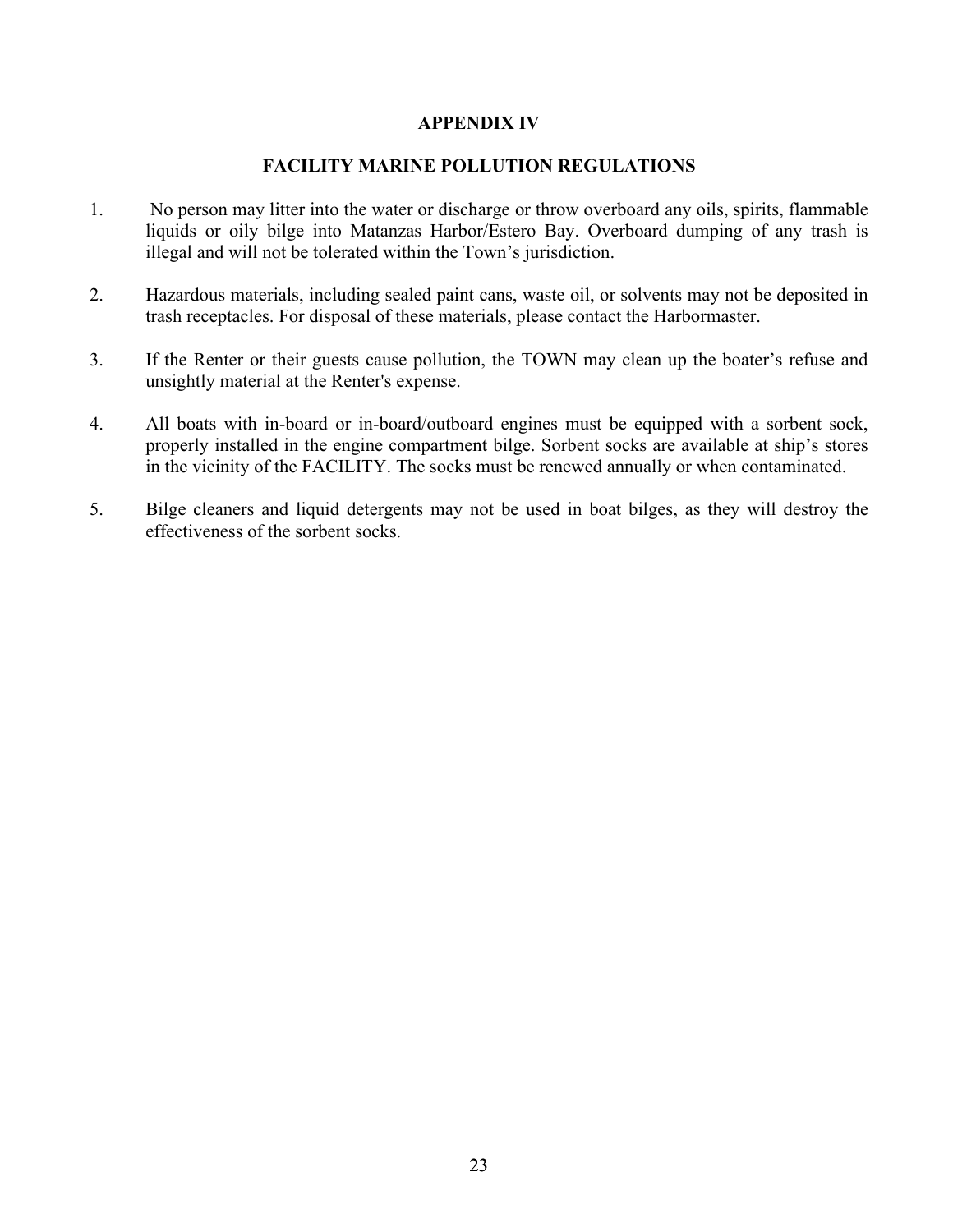#### **APPENDIX V**

## **FACILITY FUEL & OIL SPILL CONTROL REGULATIONS**

- 1. The TOWN and the oil spill reporting hot line (1-800-424-8802) will be contacted immediately when a spill is discovered. WARNING: There is a large fine if even minor spills aren't reported.
- 2. Oil absorbent pads and pillows should be used to contain and remove a spill. Detergents should never be used to contain oil spills!
- 3. The cause of the spill should be identified and measures taken to secure against spreading.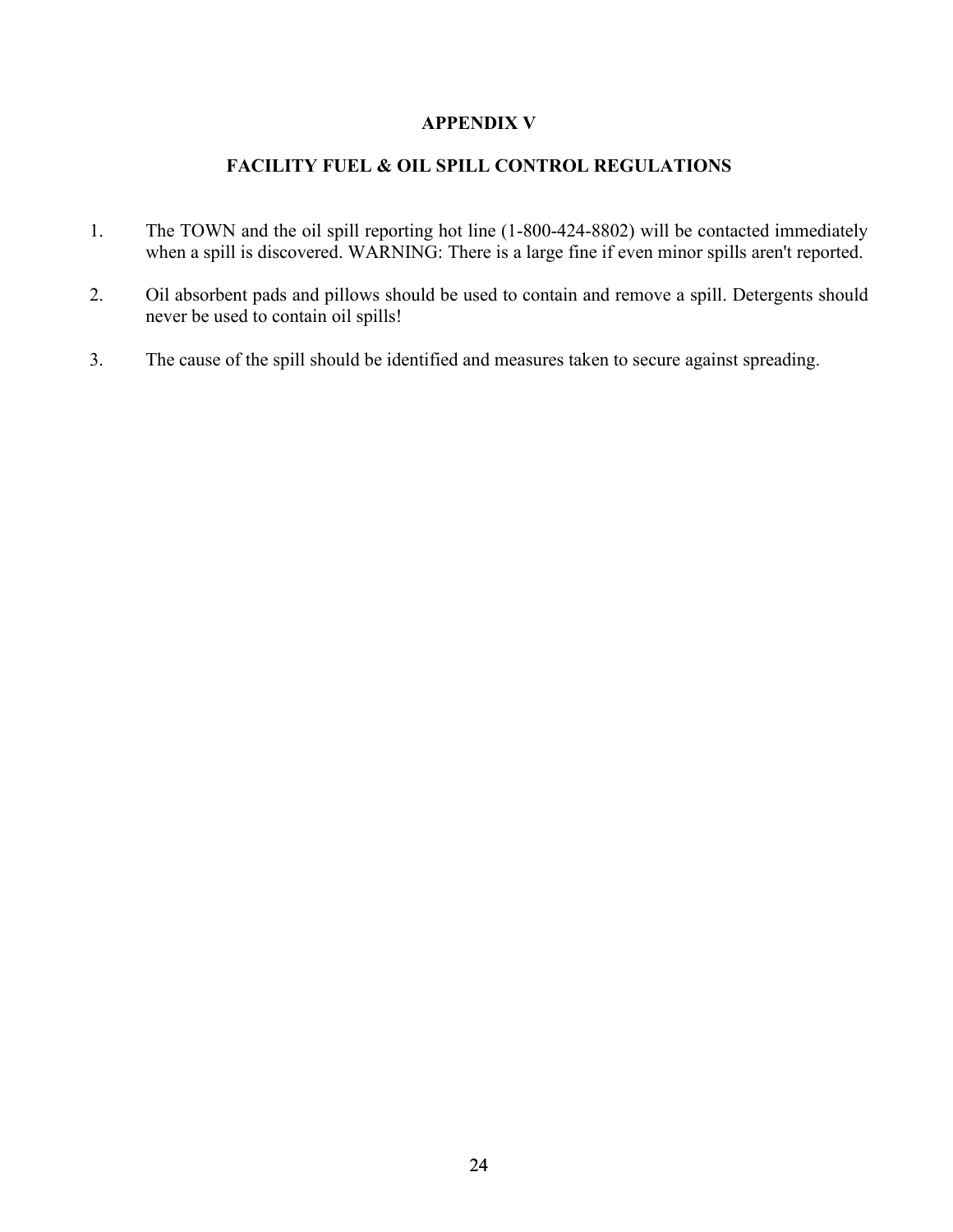#### **APPENDIX VI**

#### **FACILITY PROTECTED SPECIES REGULATIONS**

- 1. Renters must acquaint themselves with the publications and warnings available from the TOWN regarding safe operation in waters frequented by manatees and abide by all laws, ordinances, rules and regulations governing the operation of watercraft in the presence of manatees.
- 2. Harassment of protected wildlife is illegal.
- 3. Any incident relating to injured marine wildlife should be reported immediately to the Florida Fish and Wildlife Conservation Commission at (888) 404-3922.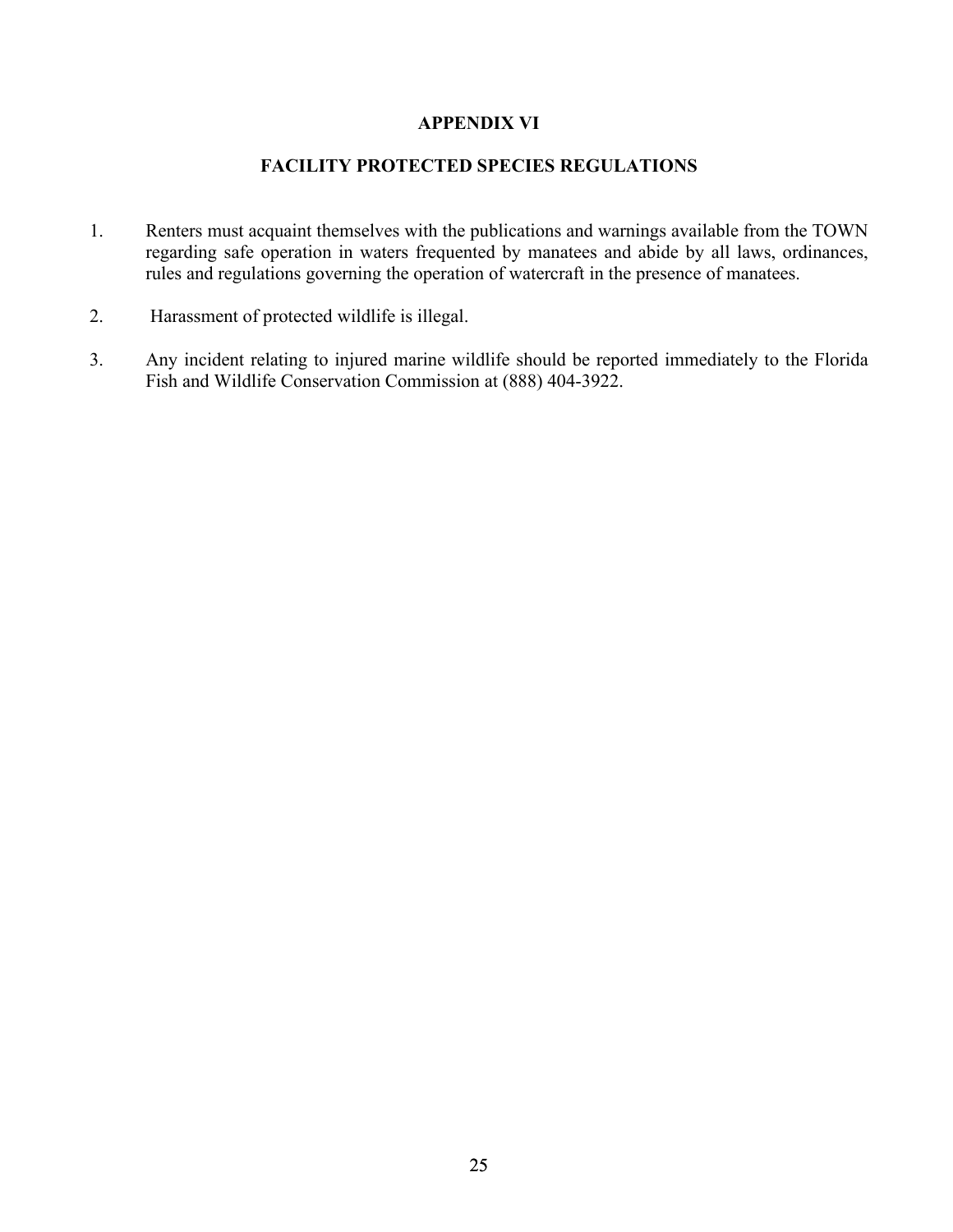# **APPENDIX VII SERVICE PROVIDER AGREEMENT**